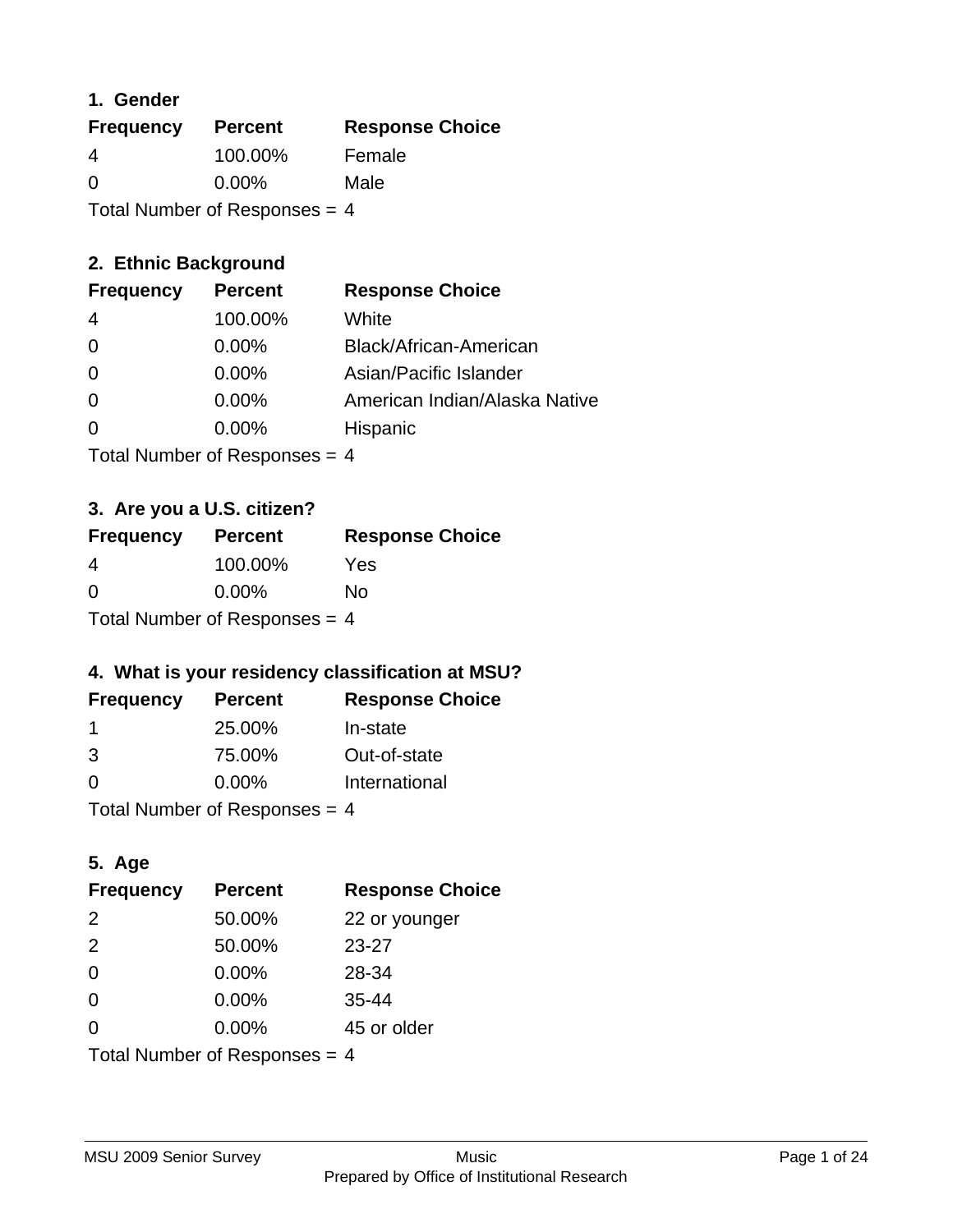**6. Has either of your parents received a bachelor's degree?**

| <b>Frequency</b>                | <b>Percent</b> | <b>Response Choice</b> |
|---------------------------------|----------------|------------------------|
| $\mathcal{P}$                   | 50.00%         | Yes                    |
| $\mathcal{P}$                   | 50.00%         | No                     |
| Total Number of Responses = $4$ |                |                        |

# **7. Has either of your parents received a degree from Murray State?**

| <b>Frequency</b> | <b>Percent</b> | <b>Response Choice</b> |
|------------------|----------------|------------------------|
|                  | 25.00%         | Yes                    |
|                  |                |                        |

3 75.00% No

Total Number of Responses = 4

# **8. What was your original entry status to MSU?**

| <b>Frequency</b> | <b>Percent</b>                                        | <b>Response Choice</b>                           |
|------------------|-------------------------------------------------------|--------------------------------------------------|
| $\mathbf 1$      | 25.00%                                                | Freshman                                         |
| $\overline{1}$   | 25.00%                                                | Transfer from community college/technical school |
| 2                | 50.00%                                                | Transfer from 4-yr institution                   |
|                  | $\tau$ , and the set of $\Gamma$ is a set of $\Gamma$ |                                                  |

Total Number of Responses  $= 4$ 

# **9. If transfer student, how many credits were transferred?**

| <b>Frequency</b> | <b>Percent</b>                  | <b>Response Choice</b> |
|------------------|---------------------------------|------------------------|
| -0               | $0.00\%$                        | 12 or fewer            |
|                  | 33.33%                          | $13 - 30$              |
| $\mathcal{P}$    | 66.67%                          | $31 - 60$              |
| $\Omega$         | 0.00%                           | Over <sub>60</sub>     |
|                  | $Total$ Number of Despasses $-$ |                        |

Total Number of Responses = 3

# **10. If transfer student, approximately what percent of your University Studies (general education) classes did you take at Murray State?**

| <b>Frequency</b>                | <b>Percent</b> | <b>Response Choice</b> |
|---------------------------------|----------------|------------------------|
| -1                              | 25.00%         | Under 25%              |
| 3                               | 75.00%         | 25-49%                 |
| $\Omega$                        | $0.00\%$       | 50-74%                 |
| $\Omega$                        | 0.00%          | 75-100%                |
| Total Number of Responses $=$ 4 |                |                        |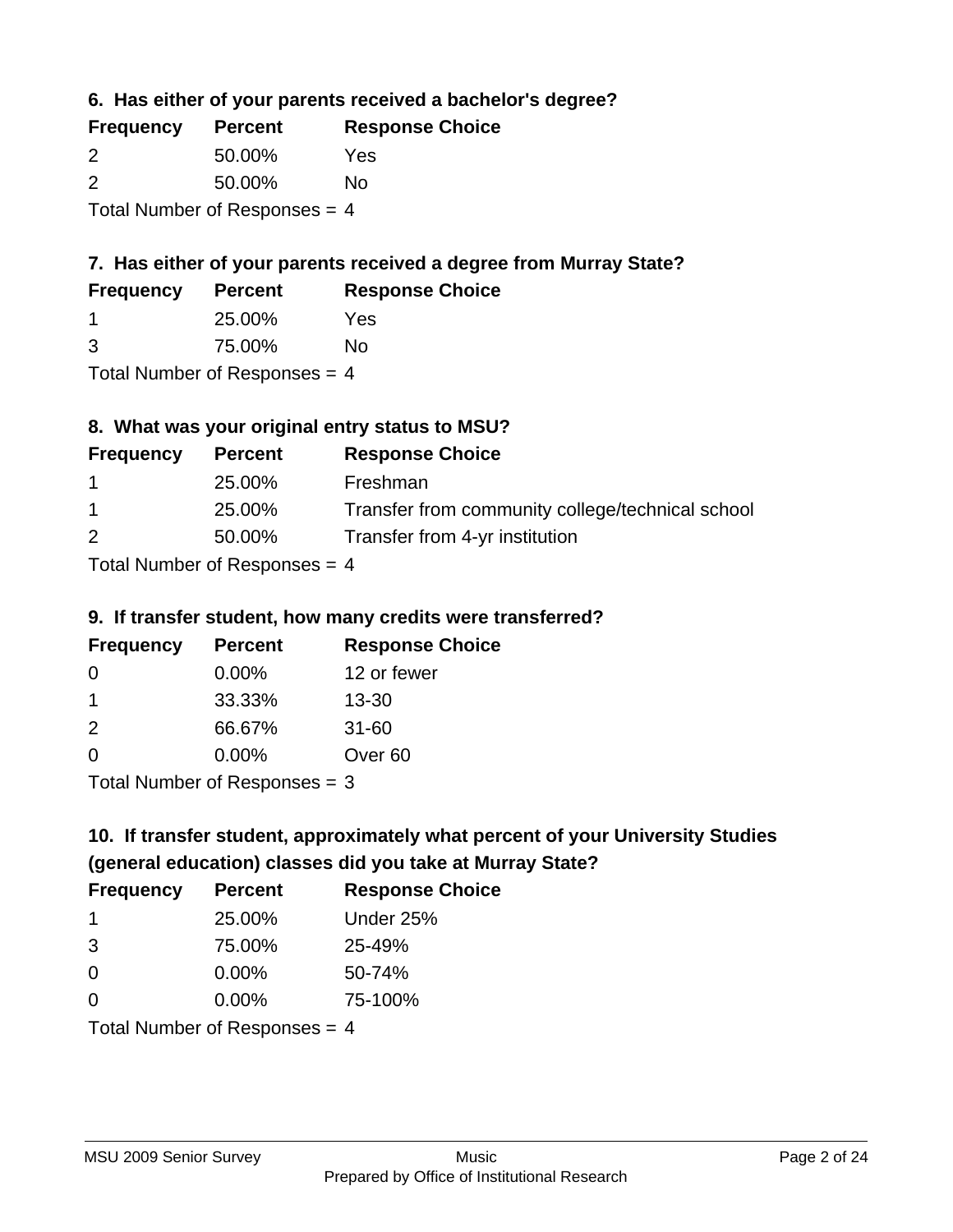#### **11. What has been your attendance status at MSU?**

| <b>Frequency</b>          | <b>Percent</b> | <b>Response Choice</b>     |
|---------------------------|----------------|----------------------------|
| 4                         | 100.00%        | <b>Primarily full-time</b> |
| $\Omega$                  | $0.00\%$       | <b>Primarily part-time</b> |
| Total Number of Deepersee |                |                            |

Total Number of Responses = 4

# **12. In which Residential College are you a member?**

| <b>Frequency</b> | <b>Percent</b> | <b>Response Choice</b>            |
|------------------|----------------|-----------------------------------|
| 0                | $0.00\%$       | Do not know                       |
|                  | 25.00%         | <b>Clark College</b>              |
| 1                | 25.00%         | <b>Elizabeth College</b>          |
| 2                | 50.00%         | <b>Franklin-Springer Colleges</b> |
| 0                | 0.00%          | <b>Hart College</b>               |
| 0                | 0.00%          | <b>Hester College</b>             |
| 0                | 0.00%          | <b>Regents College</b>            |
| 0                | 0.00%          | <b>Richmond College</b>           |
| 0                | 0.00%          | <b>White College</b>              |
|                  |                |                                   |

Total Number of Responses = 4

# **13. Have you ever received any type of Financial Aid while at MSU? (Scholarships, grants, work-study, etc.)**

| <b>Frequency</b>                | <b>Percent</b> | <b>Response Choice</b> |
|---------------------------------|----------------|------------------------|
| 4                               | 100.00%        | Yes                    |
| $\Omega$                        | $0.00\%$       | No                     |
| Total Number of Responses = $4$ |                |                        |

**14. What degree are you seeking at this time?**

| <b>Frequency</b>                | <b>Percent</b> | <b>Response Choice</b> |
|---------------------------------|----------------|------------------------|
| 0                               | $0.00\%$       | Associate              |
| 4                               | 100.00%        | <b>Baccalaureate</b>   |
| Total Number of Responses $=$ 4 |                |                        |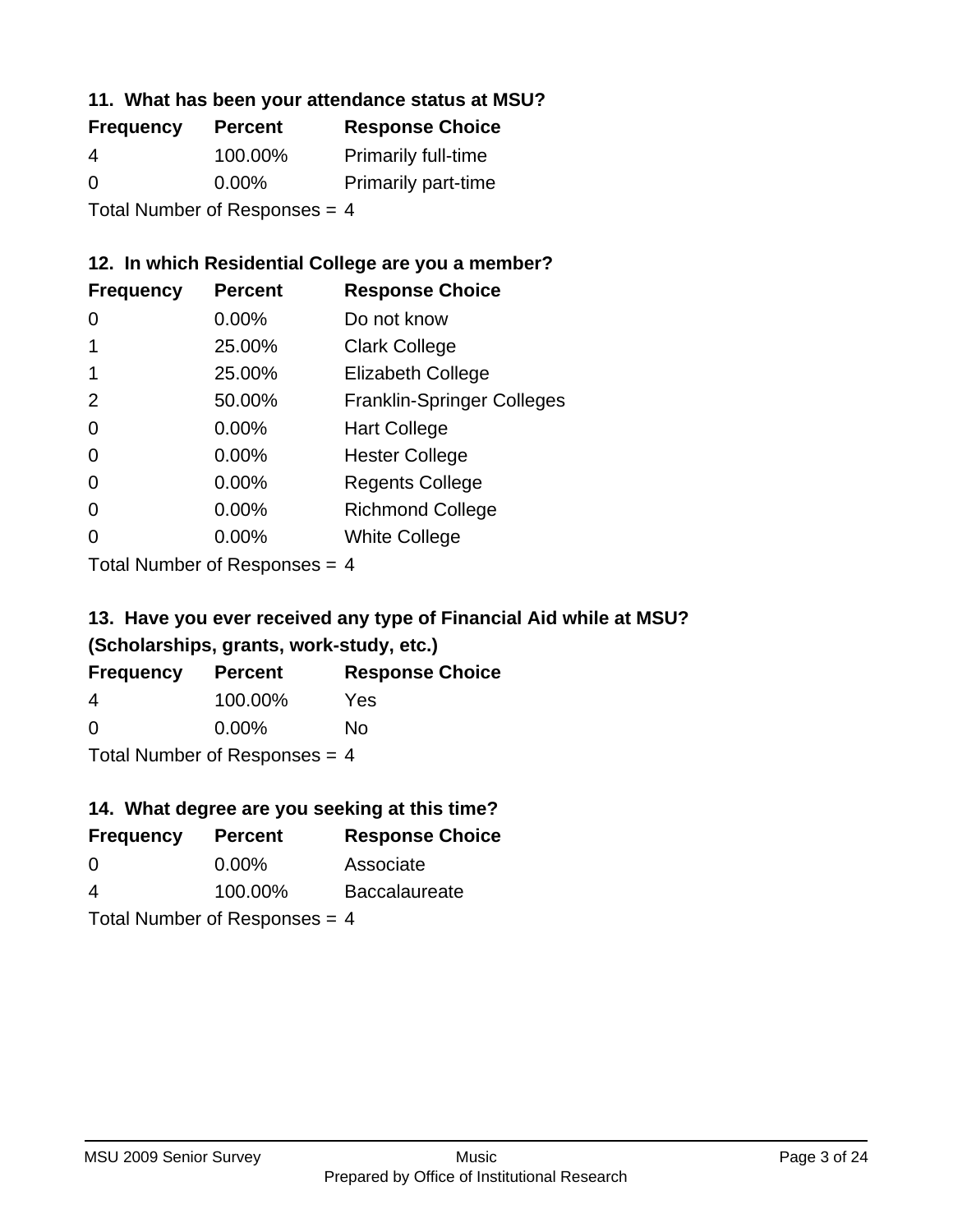**15. How many years will it take you to complete your degree from the point of your initial enrollment in college (including any time at a previous institution)?**

| <b>Frequency</b> | <b>Percent</b> | <b>Response Choice</b> |
|------------------|----------------|------------------------|
| 0                | 0.00%          | Two                    |
| 0                | 0.00%          | <b>Three</b>           |
| $\overline{0}$   | 0.00%          | Four                   |
| $\overline{4}$   | 100.00%        | Five                   |
| $\overline{0}$   | 0.00%          | <b>Six</b>             |
| 0                | 0.00%          | More than six          |
|                  |                |                        |

Total Number of Responses = 4

#### **16. In what range does your grade point average fall?**

| <b>Frequency</b> | <b>Percent</b> | <b>Response Choice</b> |
|------------------|----------------|------------------------|
| O                | 0.00%          | $2.00 - 2.50$          |
| 0                | 0.00%          | $2.51 - 3.00$          |
| $\mathcal{P}$    | 50.00%         | $3.01 - 3.50$          |
| $\mathcal{P}$    | 50.00%         | $3.51 - 4.00$          |
|                  |                |                        |

Total Number of Responses = 4

# **They are used to sort the data, and do not appear in this table Questions 17 and 18 relate to department and program information.**

#### **19. For what purpose did you enroll at MSU?**

| <b>Frequency</b> | <b>Percent</b>            | <b>Response Choice</b>                    |
|------------------|---------------------------|-------------------------------------------|
| 0                | $0.00\%$                  | To receive an associate degree            |
| $\overline{4}$   | 100.00%                   | To receive a baccalaureate degree         |
| $\overline{0}$   | $0.00\%$                  | To take a few job related courses         |
| $\Omega$         | $0.00\%$                  | To transfer to another college/university |
|                  | Total Number of Despanses |                                           |

Total Number of Responses = 4

# **20. What is the highest degree you eventually hope to receive?**

| <b>Frequency</b>            | <b>Percent</b> | <b>Response Choice</b> |
|-----------------------------|----------------|------------------------|
| 0                           | $0.00\%$       | Associate              |
| 2                           | 50.00%         | <b>Baccalaureate</b>   |
| 2                           | 50.00%         | Graduate               |
| $\Omega$                    | 0.00%          | Professional           |
| Total Number of Deepensee 1 |                |                        |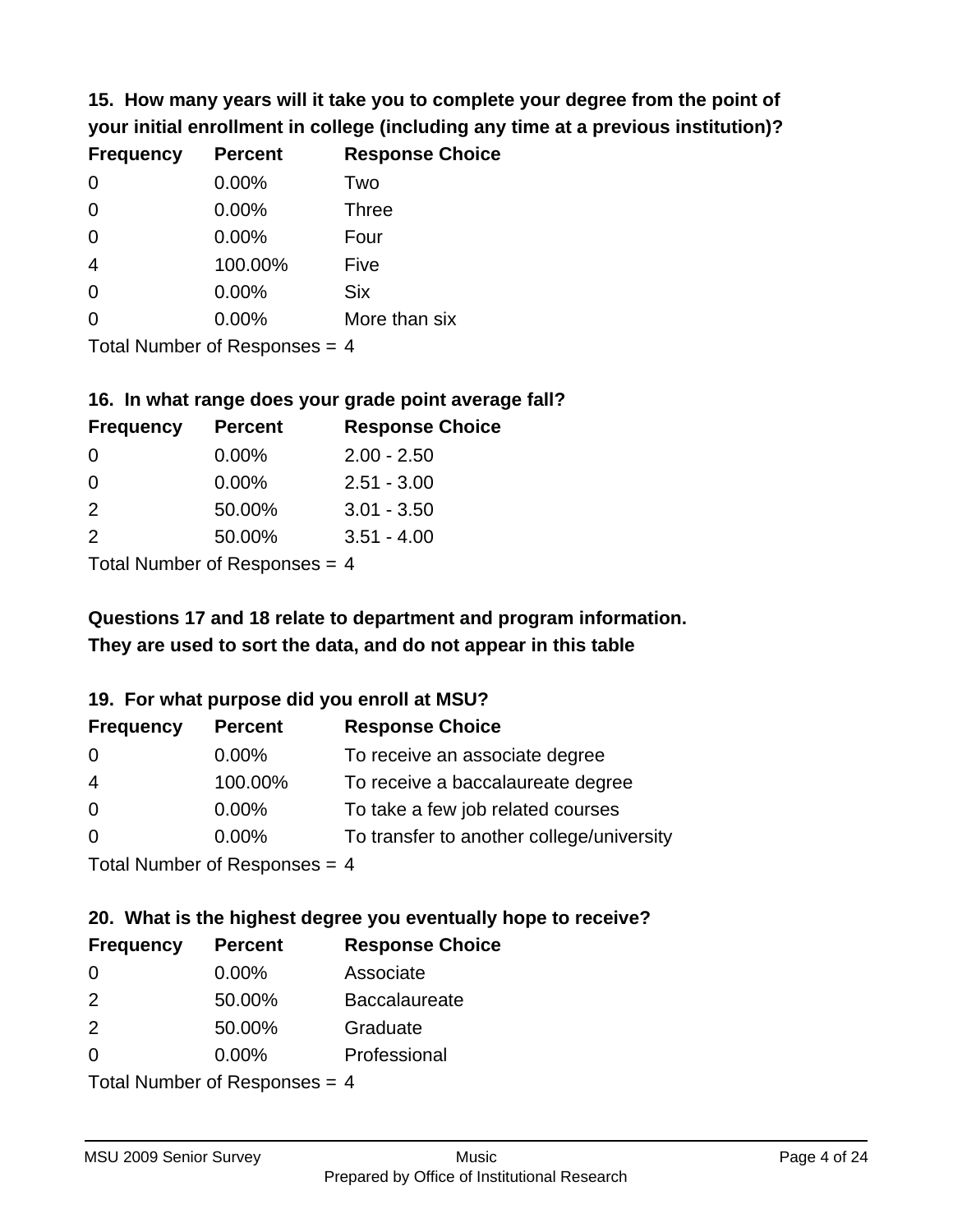#### **21. Which best describes your situation?**

| <b>Percent</b> | <b>Response Choice</b>               |
|----------------|--------------------------------------|
| 75.00%         | Did not change major/area            |
| 25.00%         | Did not initially declare major/area |
| $0.00\%$       | Changed major/area                   |
|                |                                      |

Total Number of Responses = 4

# **22. While school was in session during the past year, how many hours per week, on average, did you work for pay?**

| <b>Frequency</b> | <b>Percent</b> | <b>Response Choice</b> |
|------------------|----------------|------------------------|
| 2                | 50.00%         | Did not work           |
| $\mathbf 1$      | 25.00%         | Worked 1-10 hrs        |
| $\mathbf 1$      | 25.00%         | Worked 11-20 hrs       |
| $\Omega$         | 0.00%          | Worked 21-30 hrs       |
| $\Omega$         | 0.00%          | Worked 31-40 hrs       |
| 0                | 0.00%          | Worked over 40 hrs     |
|                  |                |                        |

Total Number of Responses = 4

#### **23. For the most part, were classes offered at times convenient to you?**

| <b>Frequency</b>                | <b>Percent</b> | <b>Response Choice</b> |
|---------------------------------|----------------|------------------------|
| 4                               | 100.00%        | Yes                    |
| $\Omega$                        | $0.00\%$       | Nο                     |
| Total Number of Responses = $4$ |                |                        |

#### **24. If no, what time would you have preferred?**

| <b>Frequency</b>                | <b>Percent</b> | <b>Response Choice</b> |
|---------------------------------|----------------|------------------------|
| $\Omega$                        | $0.00\%$       | Late afternoon         |
| $\Omega$                        | 0.00%          | Evening                |
| $\Omega$                        | $0.00\%$       | Weekend                |
| $\Omega$                        | $0.00\%$       | During the day         |
| Total Number of Responses = $0$ |                |                        |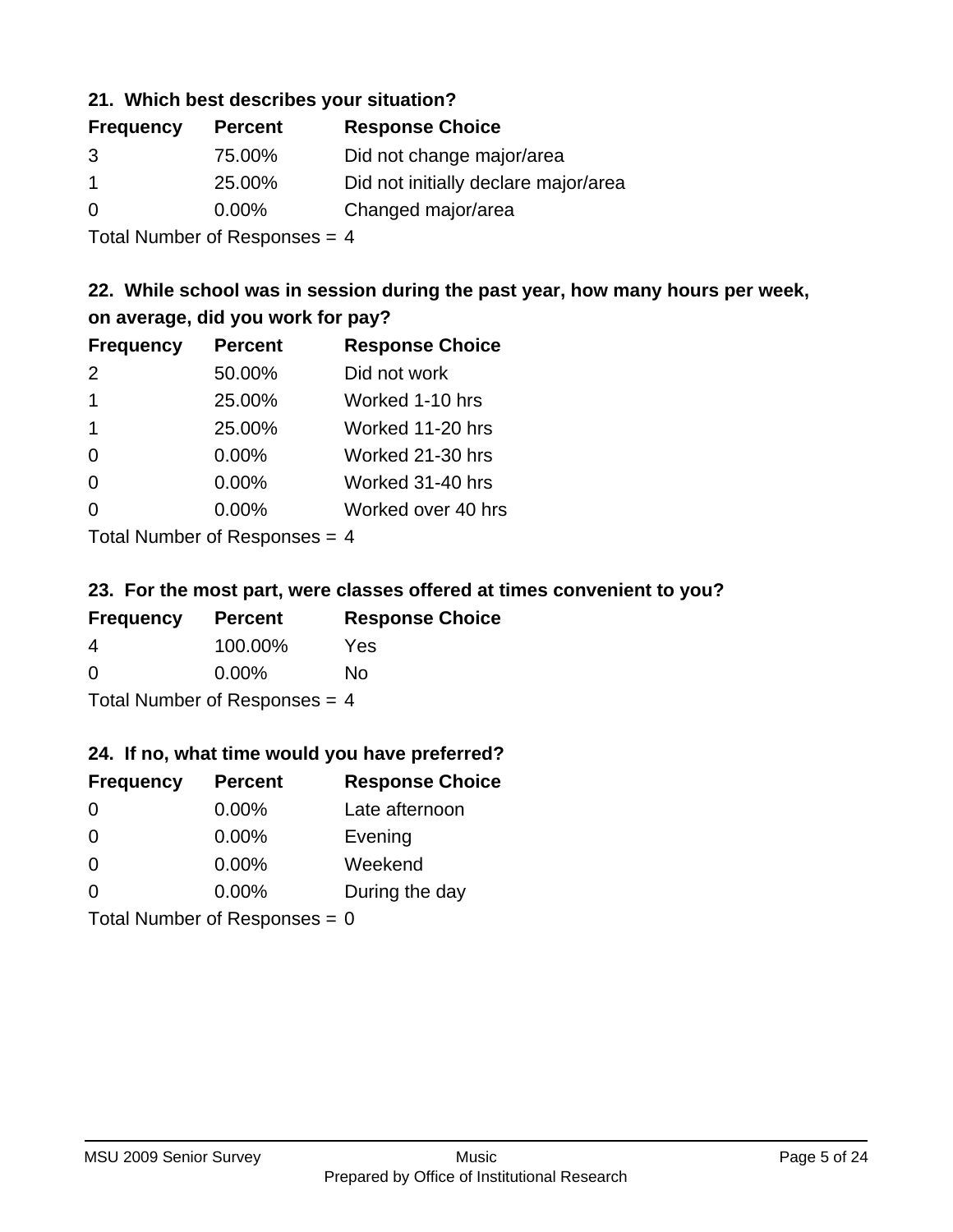#### **25. Which best describes the location where you completed the majority of your coursework?**

| <b>Frequency</b>           | <b>Percent</b> | <b>Response Choice</b> |
|----------------------------|----------------|------------------------|
| 4                          | 100.00%        | Murray                 |
| $\overline{0}$             | 0.00%          | Paducah                |
| 0                          | 0.00%          | Ft. Campbell           |
| $\overline{0}$             | 0.00%          | Madisonville           |
| $\overline{0}$             | 0.00%          | Hopkinsville           |
| 0                          | 0.00%          | Henderson              |
| 0                          | 0.00%          | On the Internet        |
| 0                          | 0.00%          | Other                  |
| Tatal Number of Desperance |                | $\overline{ }$         |

Total Number of Responses = 4

### **26. Did you take any online courses while at Murray State?**

| <b>Frequency</b>                | <b>Percent</b> | <b>Response Choice</b> |
|---------------------------------|----------------|------------------------|
| -0                              | $0.00\%$       | Yes                    |
| -4                              | 100.00%        | No                     |
| Total Number of Responses $=$ 4 |                |                        |

# **27. Did it take you an extra semester or more to complete degree requirements at Murray State?**

| <b>Frequency</b> | <b>Percent</b> | <b>Response Choice</b> |
|------------------|----------------|------------------------|
| 3                | 75.00%         | Yes                    |
| -1               | 25.00%         | No                     |
|                  |                |                        |

Total Number of Responses = 4

#### **28. If yes, why did it take you an extra semester or more?**

| <b>Frequency</b> | <b>Percent</b>                  | <b>Response Choice</b>                                       |
|------------------|---------------------------------|--------------------------------------------------------------|
| $\mathbf 0$      | 0.00%                           | Work obligation limited my enrollment.                       |
| $\mathbf 0$      | $0.00\%$                        | Family obligations limited my enrollment.                    |
| $\mathbf 0$      | $0.00\%$                        | Tuition and other costs of attendance limited my enrollment. |
| $\mathbf 0$      | $0.00\%$                        | A decision to change majors added to my requirements.        |
| $\mathbf{1}$     | 33.33%                          | A required course or courses were not offered.               |
| $\mathbf 0$      | $0.00\%$                        | Credits were lost transferring to Murray State.              |
| 2                | 66.67%                          | Other                                                        |
|                  | Total Number of Responses $=$ 3 |                                                              |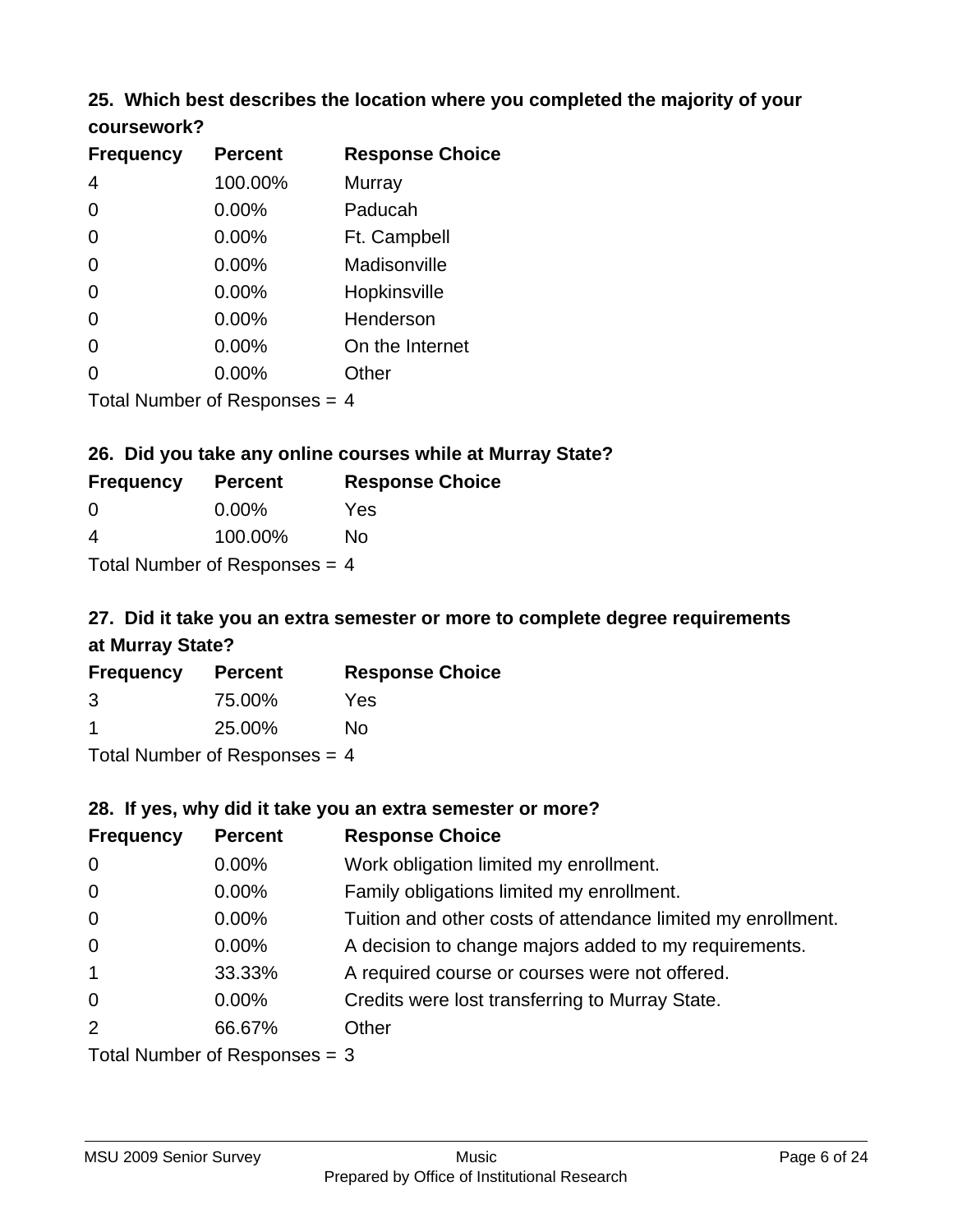# **29. Did you have trouble getting any course(s) you needed while at Murray State?**

| <b>Frequency</b>                | <b>Percent</b> | <b>Response Choice</b> |  |
|---------------------------------|----------------|------------------------|--|
| $\mathcal{P}$                   | 50.00%         | Yes                    |  |
| -2                              | 50.00%         | Nο                     |  |
| Total Number of Responses $=$ 4 |                |                        |  |

### **30. If yes, why did you have trouble getting the course?**

| <b>Frequency</b> | <b>Percent</b> | <b>Response Choice</b>                                |
|------------------|----------------|-------------------------------------------------------|
| $\overline{1}$   | 50.00%         | Not offered the semester I needed it.                 |
| $\overline{0}$   | $0.00\%$       | Not offered at hours convenient to my work schedule.  |
| $\overline{1}$   | 50.00%         | Not offered at hours suitable for my school schedule. |
| $\overline{0}$   | $0.00\%$       | All course sections were closed.                      |
| $\overline{0}$   | $0.00\%$       | I was unaware of the prerequisites for the course.    |
|                  |                |                                                       |

Total Number of Responses = 2

# **31. Which statement best describes your experience with off-campus coop/internship?**

| <b>Frequency</b> | <b>Percent</b> | <b>Response Choice</b>             |
|------------------|----------------|------------------------------------|
| 2                | 66.67%         | Cannot judge, I did not have one.  |
| $\Omega$         | 0.00%          | My experience was very valuable.   |
| $\Omega$         | $0.00\%$       | My experience was valuable.        |
| $\overline{1}$   | 33.33%         | My experience was of little value. |
| $\Omega$         | $0.00\%$       | My experience was of no value.     |
|                  |                |                                    |

Total Number of Responses = 3

# **32. Which statement best describes your experience with on-campus faculty-directed research, scholarly, or creative project?**

| <b>Frequency</b> | <b>Percent</b>              | <b>Response Choice</b>             |
|------------------|-----------------------------|------------------------------------|
| 2                | 50.00%                      | Cannot judge; I did not have one.  |
| 2                | 50.00%                      | My experience was very valuable.   |
| $\overline{0}$   | $0.00\%$                    | My experience was valuable.        |
| $\Omega$         | $0.00\%$                    | My experience was of little value. |
| $\Omega$         | $0.00\%$                    | My experience was of no value.     |
|                  | Total Number of Despesses 4 |                                    |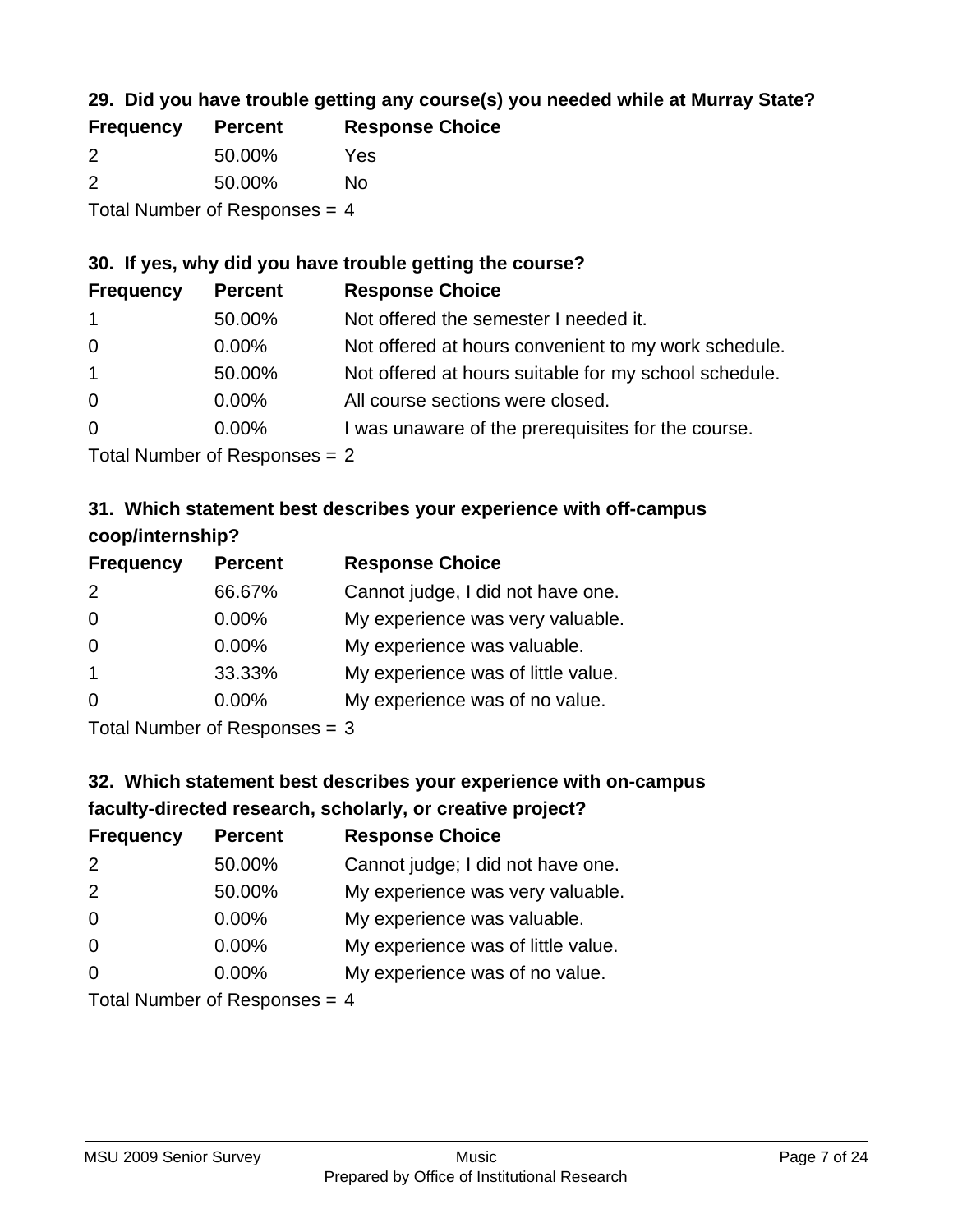#### **33. Which statement best describes your experience with academic advising in your major/area?**

| $\cdots$ your mapproved. |                |                                                       |
|--------------------------|----------------|-------------------------------------------------------|
| <b>Frequency</b>         | <b>Percent</b> | <b>Response Choice</b>                                |
| 0                        | $0.00\%$       | Cannot judge; I did not make use of the opportunity.  |
| 3                        | 75.00%         | I was satisfied with information my adviser provided. |
| $\overline{1}$           | 25.00%         | Advice was inaccurate, incomplete, or misleading.     |
| $\overline{0}$           | $0.00\%$       | My adviser was not available.                         |
|                          |                |                                                       |

Total Number of Responses = 4

# **For questions 34-48, indicate the extent to which you were satisfied.**

| 34. Class size relative to type of course |  |  |  |  |  |  |  |  |
|-------------------------------------------|--|--|--|--|--|--|--|--|
|-------------------------------------------|--|--|--|--|--|--|--|--|

| <b>Frequency</b>              | <b>Percent</b> | <b>Response Choice</b> |  |
|-------------------------------|----------------|------------------------|--|
| 2                             | 50.00%         | Very satisfied         |  |
| $\mathcal{P}$                 | 50.00%         | Satisfied              |  |
| $\Omega$                      | $0.00\%$       | <b>Dissatisfied</b>    |  |
| $\Omega$                      | $0.00\%$       | Very dissatisfied      |  |
| $Total Number of Denonce = A$ |                |                        |  |

Total Number of Responses = 4

#### **35. Out-of-class availability of faculty**

| <b>Frequency</b>                     | <b>Percent</b> | <b>Response Choice</b> |  |
|--------------------------------------|----------------|------------------------|--|
| $\Omega$                             | $0.00\%$       | Very satisfied         |  |
| 4                                    | 100.00%        | Satisfied              |  |
| $\Omega$                             | 0.00%          | <b>Dissatisfied</b>    |  |
| $\Omega$                             | 0.00%          | Very dissatisfied      |  |
| $Total Number of DoEROROR = \Lambda$ |                |                        |  |

Total Number of Responses = 4

# **36. Effectiveness of your high school preparation for college work**

| <b>Frequency</b>     | <b>Percent</b>                 | <b>Response Choice</b> |
|----------------------|--------------------------------|------------------------|
| 2                    | 50.00%                         | Very satisfied         |
| $\blacktriangleleft$ | 25.00%                         | Satisfied              |
| $\mathbf 1$          | 25.00%                         | <b>Dissatisfied</b>    |
| $\Omega$             | $0.00\%$                       | Very dissatisfied      |
|                      | Total Number of Poenonces $-1$ |                        |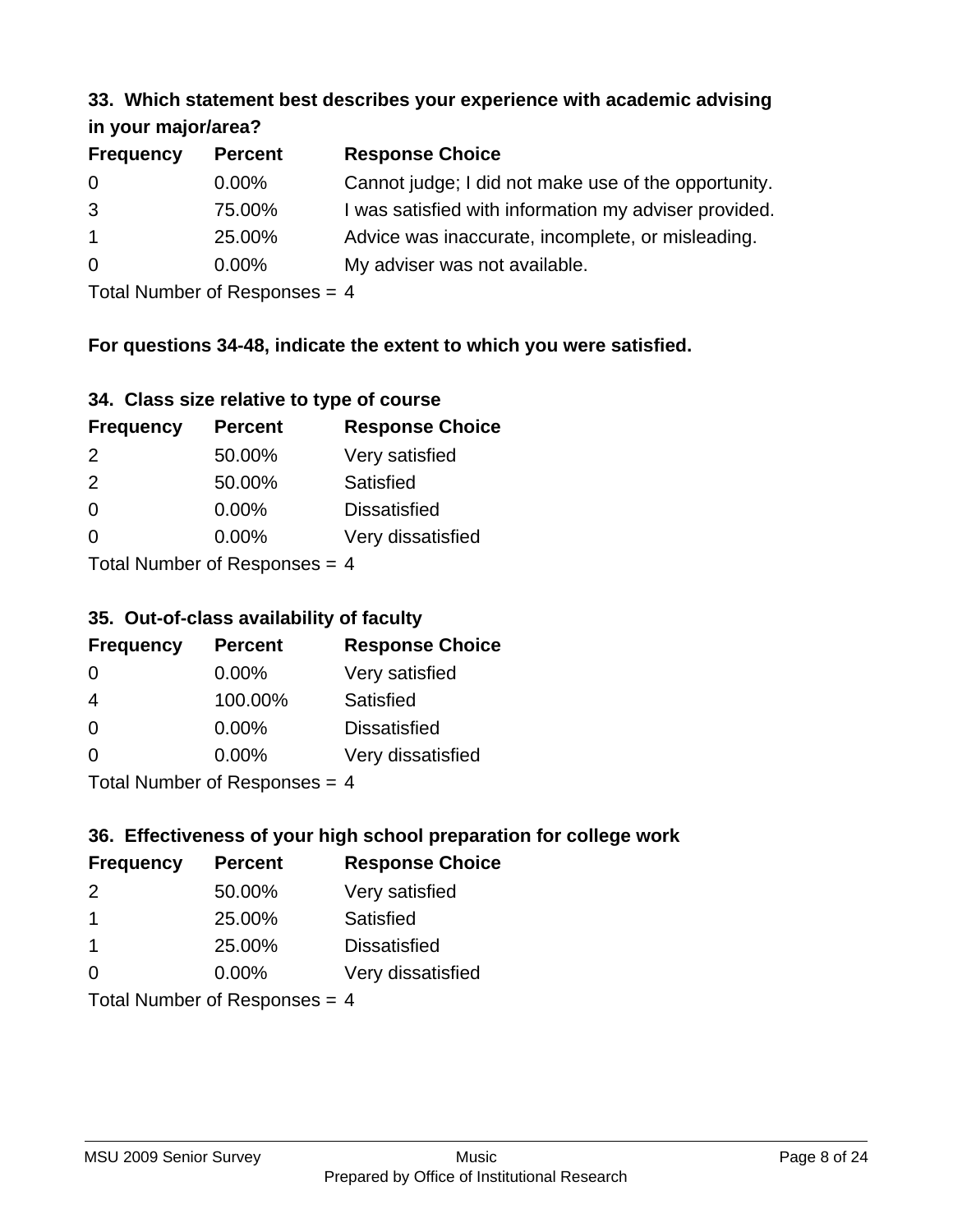# **37. Fairness of faculty in their treatment of individual students**

| <b>Frequency</b> | <b>Percent</b> | <b>Response Choice</b> |
|------------------|----------------|------------------------|
|                  | 25.00%         | Very satisfied         |
| 3                | 75.00%         | Satisfied              |
| $\Omega$         | $0.00\%$       | <b>Dissatisfied</b>    |
| $\Omega$         | $0.00\%$       | Very dissatisfied      |
|                  |                |                        |

Total Number of Responses = 4

#### **38. Overall quality of instruction at Murray State**

| <b>Frequency</b> | <b>Percent</b> | <b>Response Choice</b> |
|------------------|----------------|------------------------|
| -1               | 25.00%         | Very satisfied         |
| 3                | 75.00%         | Satisfied              |
| $\Omega$         | 0.00%          | <b>Dissatisfied</b>    |
| $\Omega$         | 0.00%          | Very dissatisfied      |
|                  |                |                        |

Total Number of Responses = 4

# **39. Quality of instruction in University Studies (General Education) courses**

| <b>Frequency</b> | <b>Percent</b>               | <b>Response Choice</b> |
|------------------|------------------------------|------------------------|
|                  | 25.00%                       | Very satisfied         |
| -1               | 25.00%                       | Satisfied              |
| 2                | 50.00%                       | <b>Dissatisfied</b>    |
| $\Omega$         | $0.00\%$                     | Very dissatisfied      |
|                  | $\tau$ . The state of $\sim$ |                        |

Total Number of Responses = 4

#### **40. Quality of instruction in your major**

| <b>Frequency</b>            | <b>Percent</b> | <b>Response Choice</b> |
|-----------------------------|----------------|------------------------|
| -1                          | 25.00%         | Very satisfied         |
| 3                           | 75.00%         | Satisfied              |
| $\Omega$                    | 0.00%          | <b>Dissatisfied</b>    |
| $\Omega$                    | 0.00%          | Very dissatisfied      |
| Total Number of Deepensee 4 |                |                        |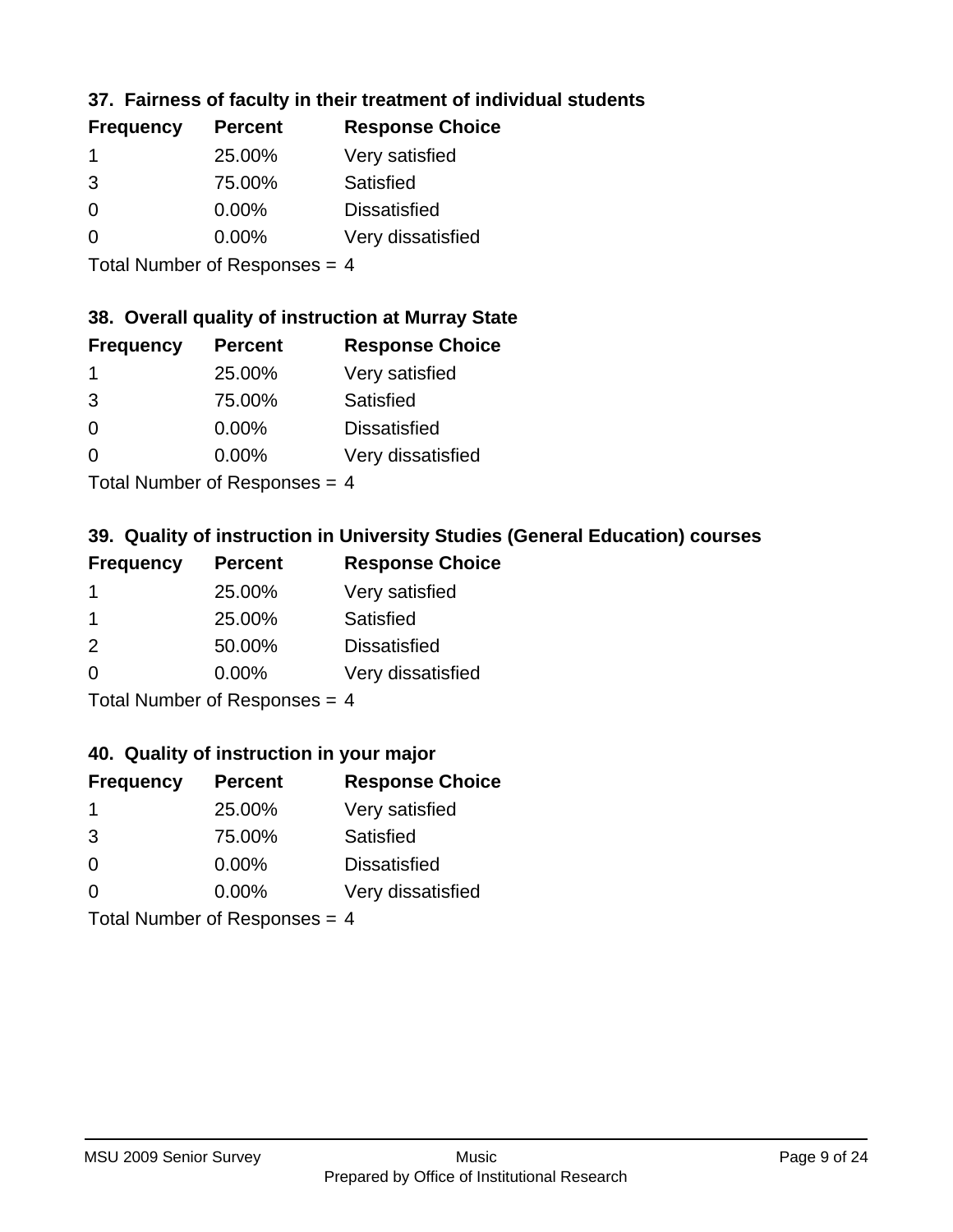# **41. Clarity of program objectives in your major**

| <b>Frequency</b> | <b>Percent</b> | <b>Response Choice</b> |
|------------------|----------------|------------------------|
| 1                | 25.00%         | Very satisfied         |
| 3                | 75.00%         | Satisfied              |
| O                | $0.00\%$       | <b>Dissatisfied</b>    |
| O                | $0.00\%$       | Very dissatisfied      |
|                  |                |                        |

Total Number of Responses = 4

#### **42. Intellectual challenge of the academic program**

| <b>Frequency</b> | <b>Percent</b> | <b>Response Choice</b> |
|------------------|----------------|------------------------|
|                  | 25.00%         | Very satisfied         |
| 3                | 75.00%         | Satisfied              |
| $\Omega$         | 0.00%          | <b>Dissatisfied</b>    |
| $\Omega$         | 0.00%          | Very dissatisfied      |
|                  |                |                        |

Total Number of Responses = 4

# **43. Encouragement and information from your major department for employment after graduation**

| <b>Frequency</b>     | <b>Percent</b> | <b>Response Choice</b> |
|----------------------|----------------|------------------------|
| 0                    | $0.00\%$       | Very satisfied         |
| 3                    | 75.00%         | Satisfied              |
| $\blacktriangleleft$ | 25.00%         | <b>Dissatisfied</b>    |
| $\Omega$             | $0.00\%$       | Very dissatisfied      |
|                      |                |                        |

Total Number of Responses = 4

# **44. Availability of opportunities to engage in a faculty-mentored research,**

# **scholarly, or creative project in your area of study/interest**

| <b>Frequency</b> | <b>Percent</b> | <b>Response Choice</b> |
|------------------|----------------|------------------------|
|                  | 25.00%         | Very satisfied         |
| $\mathcal{P}$    | 50.00%         | Satisfied              |
| -1               | 25.00%         | <b>Dissatisfied</b>    |
| $\Omega$         | 0.00%          | Very dissatisfied      |
|                  |                |                        |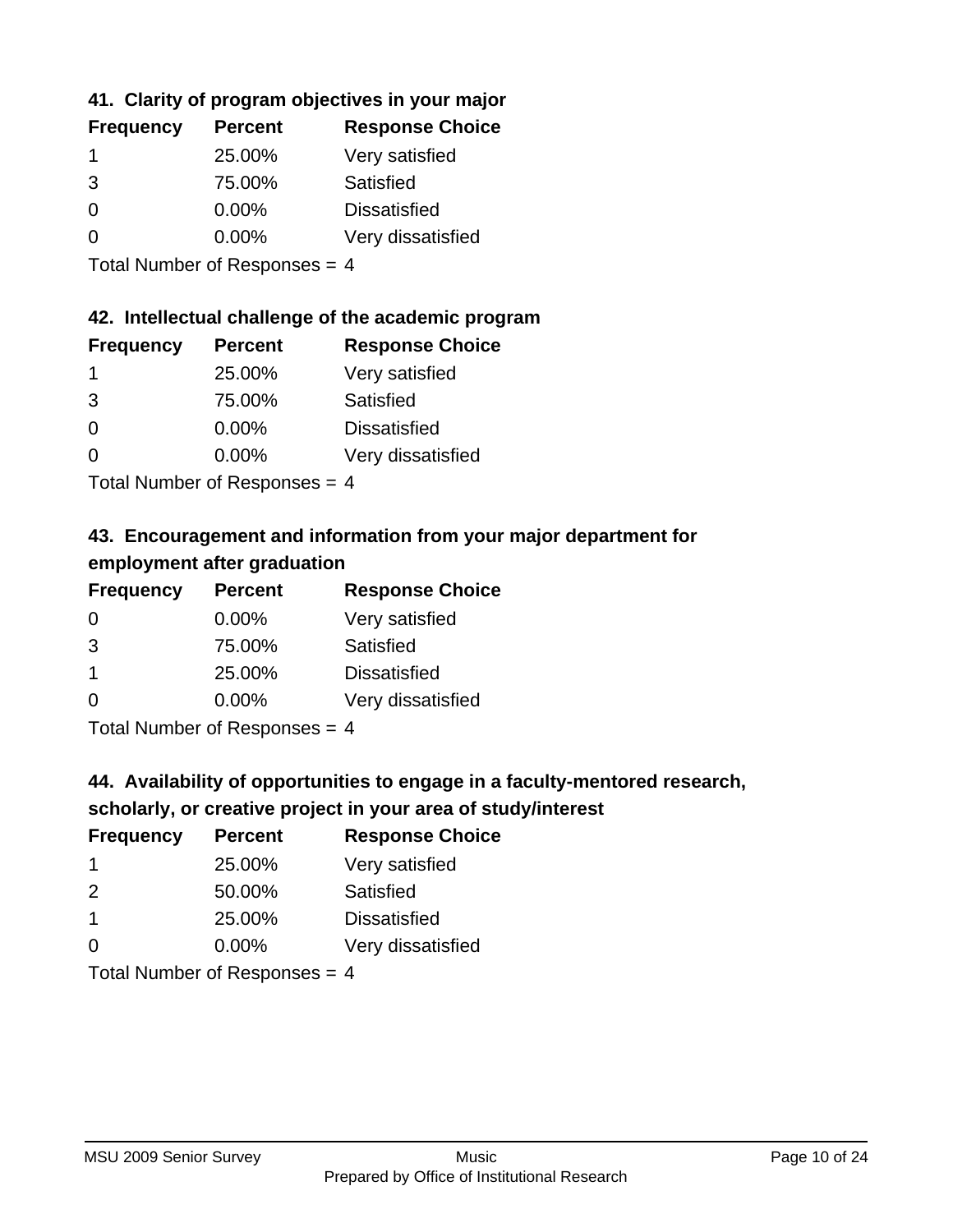#### **45. Library hours**

| <b>Frequency</b> | <b>Percent</b> | <b>Response Choice</b> |
|------------------|----------------|------------------------|
|                  | 25.00%         | Very satisfied         |
| 3                | 75.00%         | Satisfied              |
| $\Omega$         | $0.00\%$       | <b>Dissatisfied</b>    |
| ∩                | $0.00\%$       | Very dissatisfied      |
|                  |                |                        |

Total Number of Responses = 4

### **46. Effectiveness of library personnel in meeting your information needs**

| <b>Frequency</b> | <b>Percent</b> | <b>Response Choice</b> |
|------------------|----------------|------------------------|
|                  | 25.00%         | Very satisfied         |
| 3                | 75.00%         | Satisfied              |
| $\Omega$         | $0.00\%$       | <b>Dissatisfied</b>    |
| O                | $0.00\%$       | Very dissatisfied      |
|                  |                |                        |

Total Number of Responses = 4

# **47. Access to library resources on hand**

| <b>Frequency</b> | <b>Percent</b>             | <b>Response Choice</b> |
|------------------|----------------------------|------------------------|
| $\Omega$         | $0.00\%$                   | Very satisfied         |
| $\mathcal{P}$    | 50.00%                     | Satisfied              |
| 2                | 50.00%                     | <b>Dissatisfied</b>    |
| $\Omega$         | 0.00%                      | Very dissatisfied      |
|                  | Total Number of Deepersoon |                        |

Total Number of Responses = 4

#### **48. Electronic access to library resources**

| <b>Frequency</b>                | <b>Percent</b> | <b>Response Choice</b> |
|---------------------------------|----------------|------------------------|
| $\Omega$                        | $0.00\%$       | Very satisfied         |
| 2                               | 50.00%         | Satisfied              |
| 2                               | 50.00%         | <b>Dissatisfied</b>    |
| $\Omega$                        | $0.00\%$       | Very dissatisfied      |
| Total Number of Responses = $4$ |                |                        |

MSU 2009 Senior Survey **Music** Music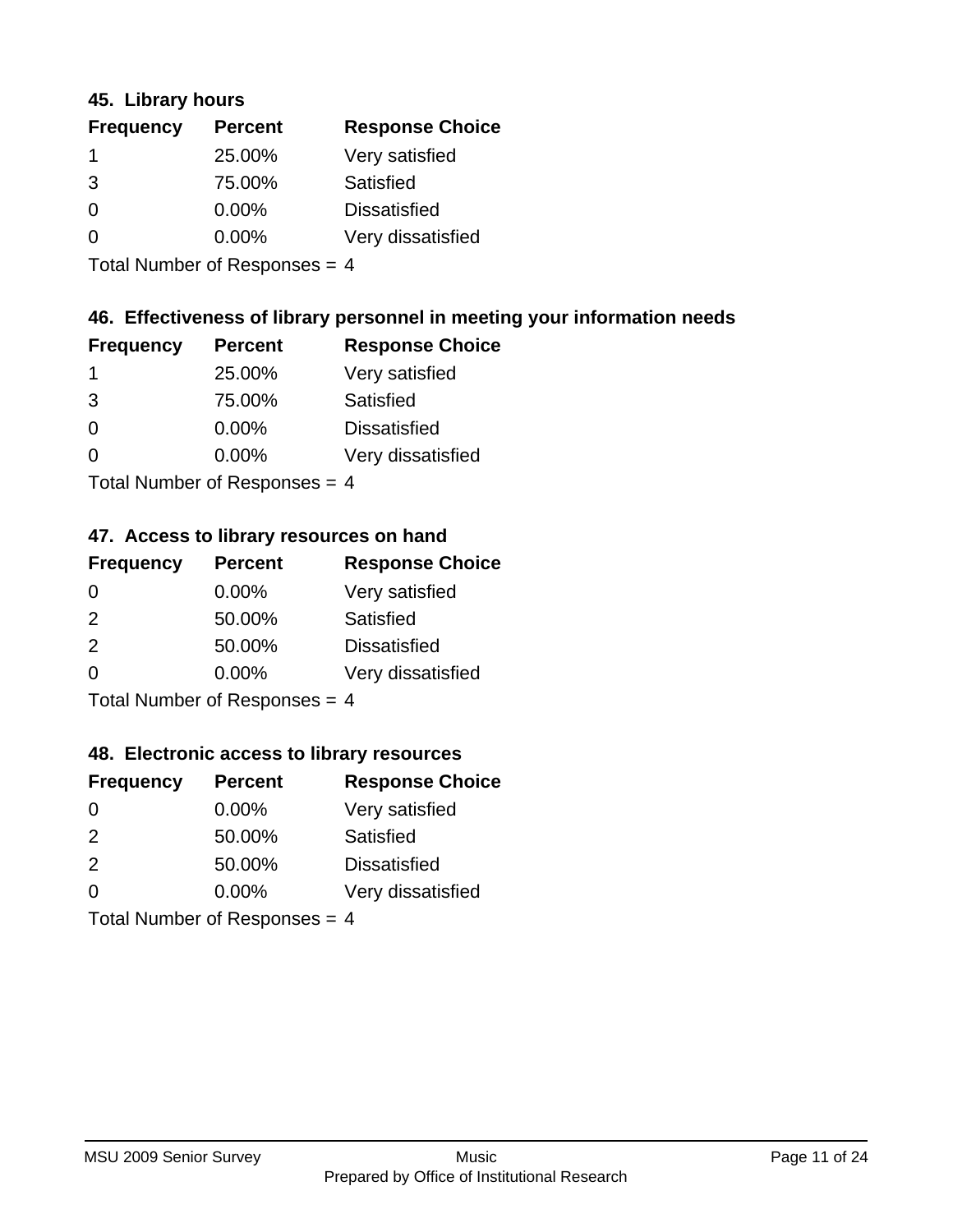**was in helping you achieve these goals. For questions 49-55, please indicate how effective University Studies at MSU** 

### **49. Writing Skills**

| <b>Frequency</b>                | <b>Percent</b> | <b>Response Choice</b> |
|---------------------------------|----------------|------------------------|
| $\Omega$                        | $0.00\%$       | Very effective         |
| 2                               | 50.00%         | Effective              |
| 2                               | 50.00%         | Ineffective            |
| $\Omega$                        | $0.00\%$       | Very ineffective       |
| Total Number of Responses = $4$ |                |                        |

**50. Speaking Skills**

| <b>Frequency</b> | <b>Percent</b>             | <b>Response Choice</b> |
|------------------|----------------------------|------------------------|
| 0                | $0.00\%$                   | Very effective         |
| $\mathcal{P}$    | 50.00%                     | Effective              |
| 2                | 50.00%                     | Ineffective            |
| $\Omega$         | 0.00%                      | Very ineffective       |
|                  | Total Number of Deepersoon |                        |

Total Number of Responses = 4

#### **51. Critical Thinking Skills**

| <b>Frequency</b>            | <b>Percent</b> | <b>Response Choice</b> |
|-----------------------------|----------------|------------------------|
| -1                          | 25.00%         | Very effective         |
| 2                           | 50.00%         | Effective              |
| $\mathbf 1$                 | 25.00%         | Ineffective            |
| $\Omega$                    | 0.00%          | Very ineffective       |
| Total Number of Deepensee 4 |                |                        |

Total Number of Responses = 4

# **52. Computer Technology**

| <b>Frequency</b> | <b>Percent</b>                  | <b>Response Choice</b> |
|------------------|---------------------------------|------------------------|
| -1               | 33.33%                          | Very effective         |
| $\Omega$         | 0.00%                           | Effective              |
| 2                | 66.67%                          | Ineffective            |
| $\Omega$         | $0.00\%$                        | Very ineffective       |
|                  | Total Number of Responses = $3$ |                        |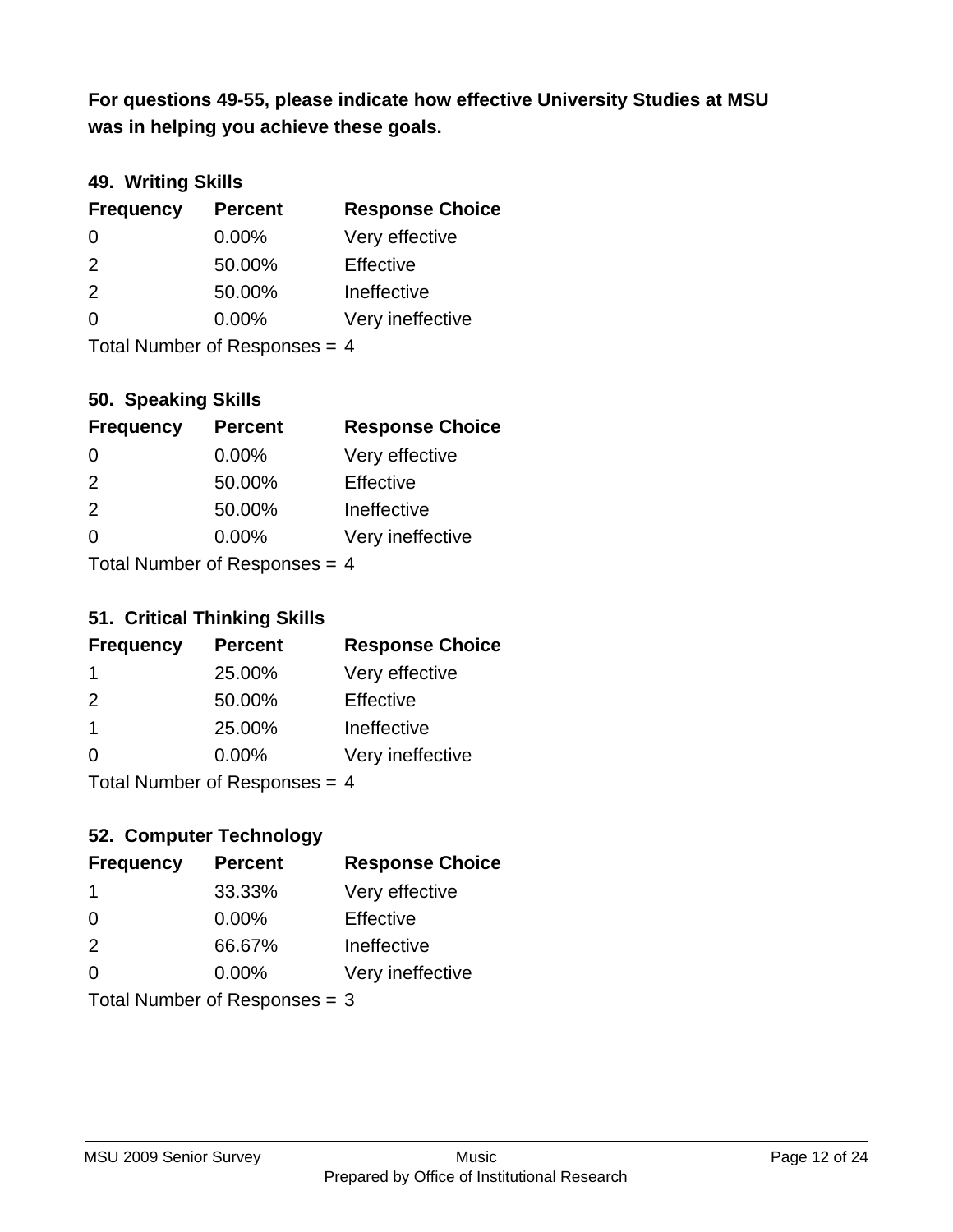### **53. General Knowledge in the liberal arts and sciences**

| <b>Frequency</b> | <b>Percent</b> | <b>Response Choice</b> |
|------------------|----------------|------------------------|
|                  | 25.00%         | Very effective         |
|                  | 25.00%         | Effective              |
| $\mathcal{P}$    | 50.00%         | Ineffective            |
| $\Omega$         | $0.00\%$       | Very ineffective       |
|                  |                |                        |

Total Number of Responses = 4

# **54. International Perspectives**

| <b>Frequency</b> | <b>Percent</b> | <b>Response Choice</b> |
|------------------|----------------|------------------------|
| $\Omega$         | 0.00%          | Very effective         |
| $\mathcal{P}$    | 50.00%         | Effective              |
| $\mathcal{P}$    | 50.00%         | Ineffective            |
| ∩                | 0.00%          | Very ineffective       |
|                  |                |                        |

Total Number of Responses  $= 4$ 

# **55. Stimulation of interest in areas outside your chosen field of study**

| <b>Frequency</b> | <b>Percent</b>              | <b>Response Choice</b> |
|------------------|-----------------------------|------------------------|
| 1                | 25.00%                      | Very effective         |
| -1               | 25.00%                      | Effective              |
| 2                | 50.00%                      | Ineffective            |
| $\Omega$         | 0.00%                       | Very ineffective       |
|                  | Tatal Massakan af Dannannan |                        |

Total Number of Responses = 4

# **For questions 56-83, please indicate how satisfactorily the following met your needs**

#### **56. African-American Student Services**

| <b>Frequency</b>              | <b>Percent</b> | <b>Response Choice</b> |
|-------------------------------|----------------|------------------------|
| 3                             | 75.00%         | Did not use            |
| $\mathbf 1$                   | 25.00%         | Very satisfied         |
| $\Omega$                      | 0.00%          | Satisfied              |
| $\Omega$                      | 0.00%          | <b>Dissatisfied</b>    |
| $\Omega$                      | $0.00\%$       | Very dissatisfied      |
| Total Number of Responses = 4 |                |                        |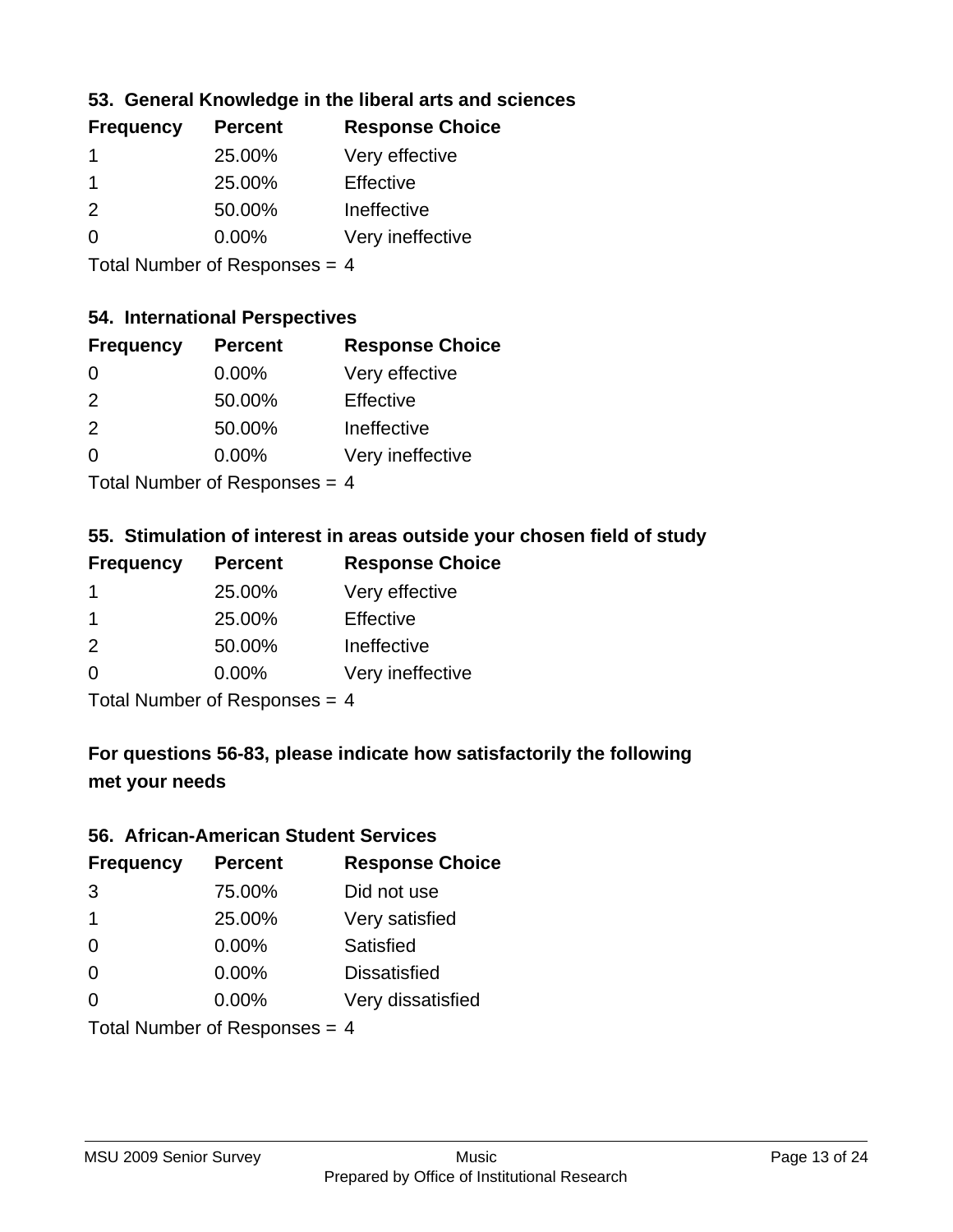#### **57. Career Services Office**

| <b>Frequency</b> | <b>Percent</b> | <b>Response Choice</b> |
|------------------|----------------|------------------------|
| 3                | 75.00%         | Did not use            |
|                  | $0.00\%$       | Very satisfied         |
| 1                | 25.00%         | Satisfied              |
|                  | 0.00%          | <b>Dissatisfied</b>    |
|                  | $0.00\%$       | Very dissatisfied      |
|                  |                |                        |

Total Number of Responses = 4

# **58. Counseling and Testing Center**

| <b>Frequency</b>                     | <b>Percent</b> | <b>Response Choice</b> |
|--------------------------------------|----------------|------------------------|
| 3                                    | 75.00%         | Did not use            |
| 0                                    | 0.00%          | Very satisfied         |
| 1                                    | 25.00%         | <b>Satisfied</b>       |
| ∩                                    | 0.00%          | <b>Dissatisfied</b>    |
| 0                                    | 0.00%          | Very dissatisfied      |
| $Total Number of DoEROROR = \Lambda$ |                |                        |

Total Number of Responses = 4

#### **59. Cultural programming and activities**

| <b>Frequency</b>              | <b>Percent</b> | <b>Response Choice</b> |
|-------------------------------|----------------|------------------------|
| 3                             | 75.00%         | Did not use            |
| $\Omega$                      | $0.00\%$       | Very satisfied         |
| $\overline{\mathbf{1}}$       | 25.00%         | Satisfied              |
| $\Omega$                      | $0.00\%$       | <b>Dissatisfied</b>    |
| ∩                             | $0.00\%$       | Very dissatisfied      |
| Total Number of Responses = 4 |                |                        |

# **60. E-study courses**

| <b>Frequency</b>                | <b>Percent</b> | <b>Response Choice</b> |
|---------------------------------|----------------|------------------------|
| 3                               | 75.00%         | Did not use            |
| $\mathbf 1$                     | 25.00%         | Very satisfied         |
| $\Omega$                        | 0.00%          | Satisfied              |
| $\Omega$                        | 0.00%          | <b>Dissatisfied</b>    |
| $\Omega$                        | 0.00%          | Very dissatisfied      |
| Total Number of Responses = $4$ |                |                        |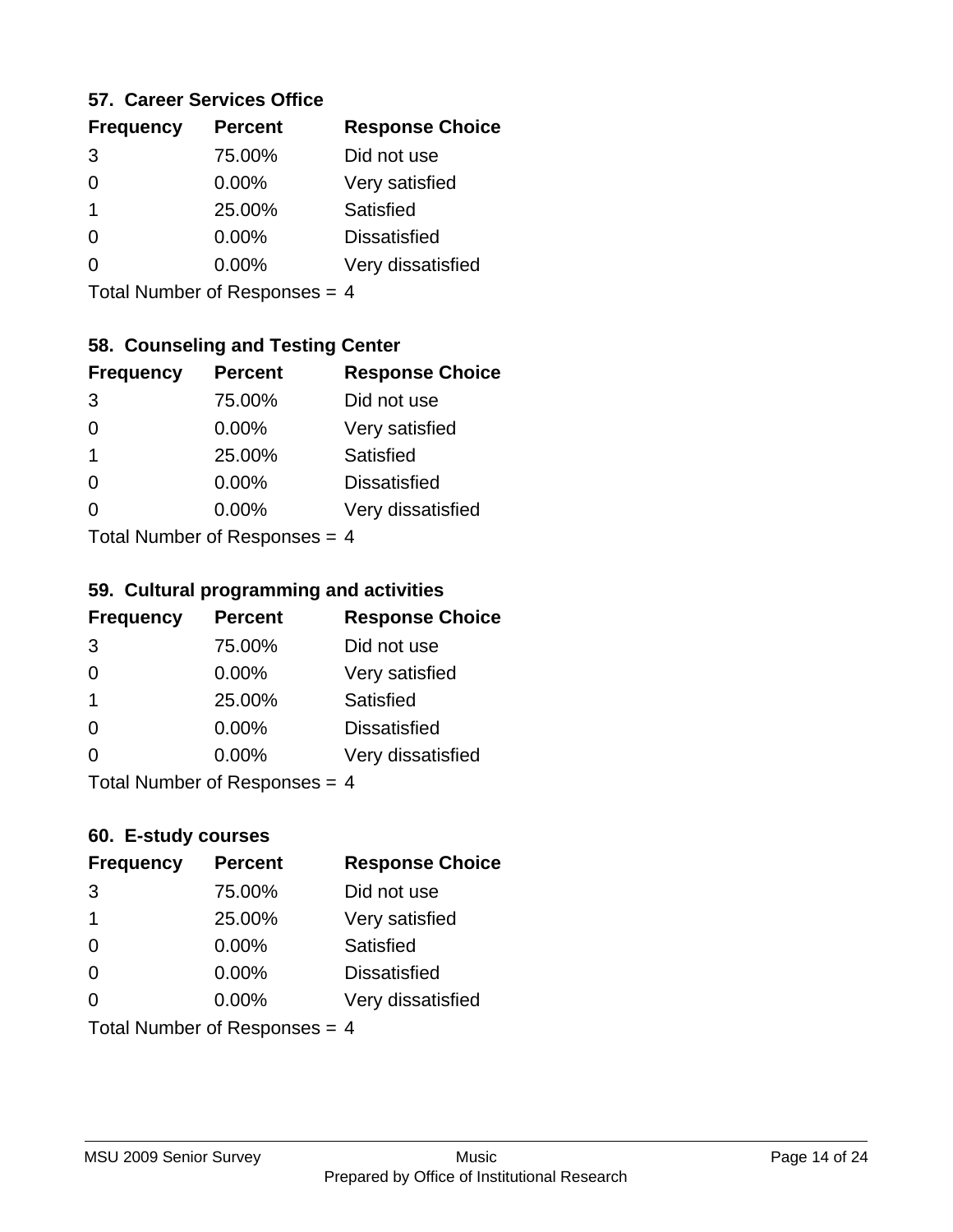#### **61. Food Services**

| <b>Frequency</b> | <b>Percent</b> | <b>Response Choice</b> |
|------------------|----------------|------------------------|
| 0                | $0.00\%$       | Did not use            |
| $\Omega$         | 0.00%          | Very satisfied         |
|                  | 25.00%         | <b>Satisfied</b>       |
| $\mathcal{P}$    | 50.00%         | <b>Dissatisfied</b>    |
|                  | 25.00%         | Very dissatisfied      |
|                  |                |                        |

Total Number of Responses = 4

# **62. Greek life and activities**

| <b>Frequency</b>              | <b>Percent</b> | <b>Response Choice</b> |
|-------------------------------|----------------|------------------------|
| 4                             | 100.00%        | Did not use            |
| $\Omega$                      | 0.00%          | Very satisfied         |
| $\Omega$                      | 0.00%          | Satisfied              |
| $\Omega$                      | 0.00%          | <b>Dissatisfied</b>    |
| O                             | $0.00\%$       | Very dissatisfied      |
| Total Number of Responses = 4 |                |                        |

**63. Health Services**

| <b>Frequency</b> | <b>Percent</b> | <b>Response Choice</b> |
|------------------|----------------|------------------------|
| 1                | 25.00%         | Did not use            |
|                  | 25.00%         | Very satisfied         |
| -1               | 25.00%         | Satisfied              |
| $\Omega$         | 0.00%          | <b>Dissatisfied</b>    |
|                  | 25.00%         | Very dissatisfied      |
|                  |                |                        |

Total Number of Responses  $= 4$ 

### **64. Honor Societies/Departmental Clubs/Special Interest Organizations**

| <b>Frequency</b>              | <b>Percent</b> | <b>Response Choice</b> |
|-------------------------------|----------------|------------------------|
| $\mathcal{P}$                 | 50.00%         | Did not use            |
| $\overline{1}$                | 25.00%         | Very satisfied         |
| -1                            | 25.00%         | Satisfied              |
| $\Omega$                      | 0.00%          | <b>Dissatisfied</b>    |
| $\Omega$                      | 0.00%          | Very dissatisfied      |
| Total Number of Responses = 4 |                |                        |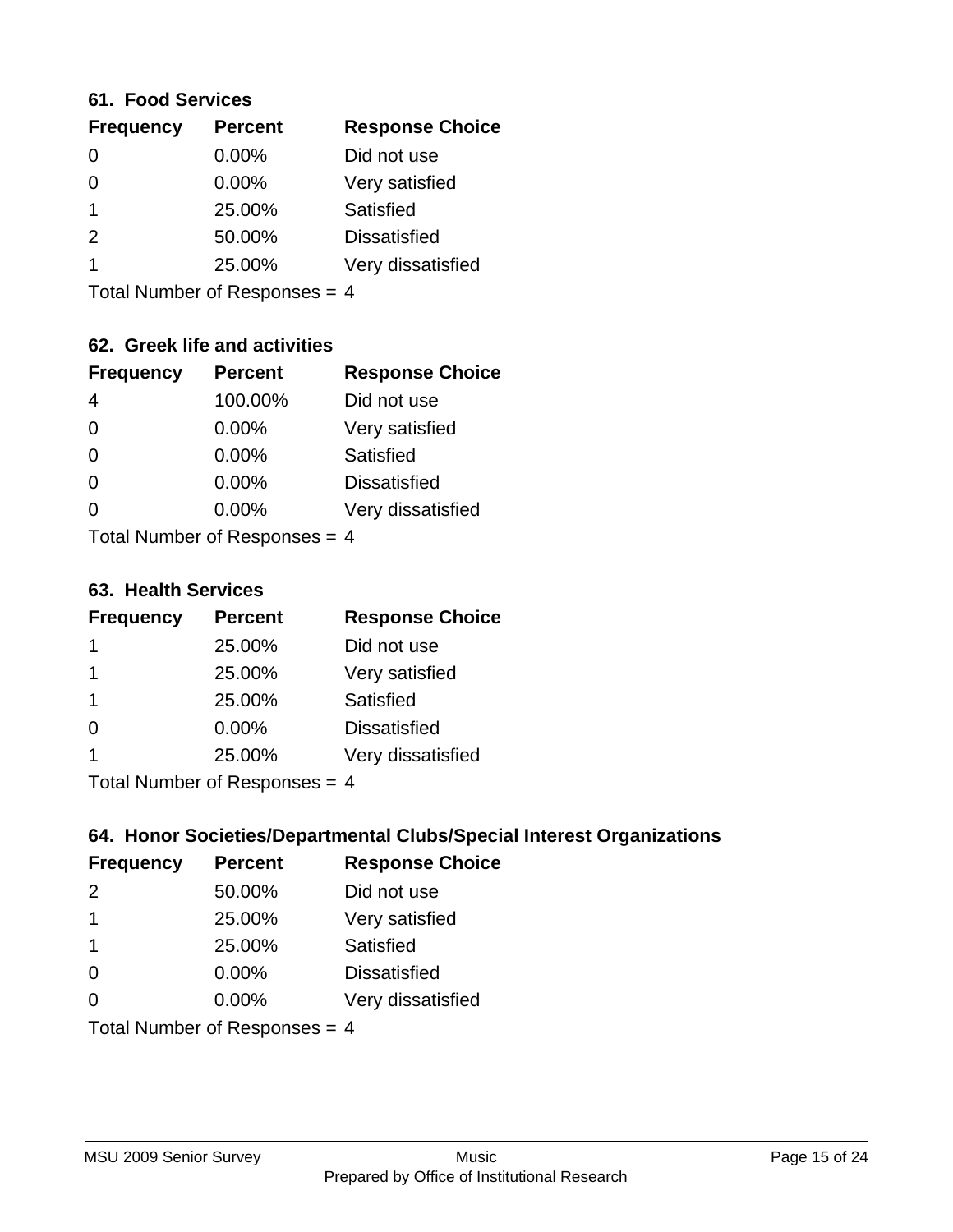#### **65. International Programs and activities**

| <b>Frequency</b> | <b>Percent</b> | <b>Response Choice</b> |
|------------------|----------------|------------------------|
| 3                | 75.00%         | Did not use            |
| 1                | 25.00%         | Very satisfied         |
| 0                | $0.00\%$       | Satisfied              |
|                  | 0.00%          | <b>Dissatisfied</b>    |
|                  | $0.00\%$       | Very dissatisfied      |
|                  |                |                        |

Total Number of Responses = 4

# **66. International student support services**

| <b>Frequency</b>            | <b>Percent</b> | <b>Response Choice</b> |
|-----------------------------|----------------|------------------------|
| 4                           | 100.00%        | Did not use            |
| $\Omega$                    | 0.00%          | Very satisfied         |
| $\Omega$                    | 0.00%          | <b>Satisfied</b>       |
| $\Omega$                    | 0.00%          | <b>Dissatisfied</b>    |
| ∩                           | 0.00%          | Very dissatisfied      |
| Total Number of Desponses 4 |                |                        |

Total Number of Responses = 4

#### **67. Intramural Sports and Recreation**

| <b>Frequency</b>              | <b>Percent</b> | <b>Response Choice</b> |
|-------------------------------|----------------|------------------------|
| 4                             | 100.00%        | Did not use            |
| $\Omega$                      | $0.00\%$       | Very satisfied         |
| $\Omega$                      | $0.00\%$       | Satisfied              |
| $\Omega$                      | 0.00%          | <b>Dissatisfied</b>    |
| $\Omega$                      | 0.00%          | Very dissatisfied      |
| $Total Number of Denonce = A$ |                |                        |

I otal Number of Responses = 4

# **68. Lowry Center/Community College**

| <b>Frequency</b>                | <b>Percent</b> | <b>Response Choice</b> |
|---------------------------------|----------------|------------------------|
| 4                               | 100.00%        | Did not use            |
| $\Omega$                        | 0.00%          | Very satisfied         |
| $\Omega$                        | 0.00%          | Satisfied              |
| $\Omega$                        | 0.00%          | <b>Dissatisfied</b>    |
| 0                               | $0.00\%$       | Very dissatisfied      |
| Total Number of Responses = $4$ |                |                        |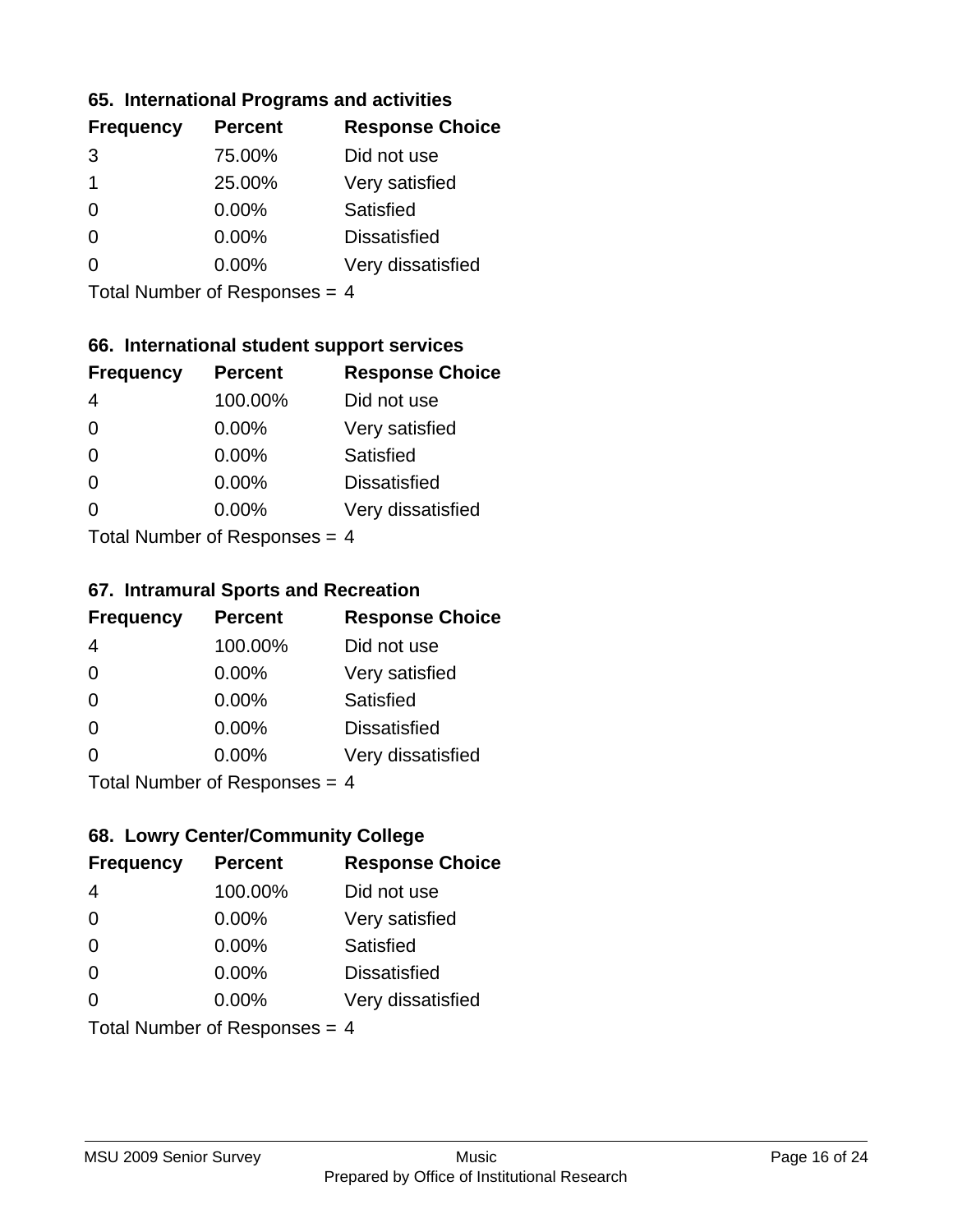# **69. Library**

| <b>Frequency</b> | <b>Percent</b> | <b>Response Choice</b> |
|------------------|----------------|------------------------|
| 0                | 0.00%          | Did not use            |
|                  | 25.00%         | Very satisfied         |
|                  | 25.00%         | <b>Satisfied</b>       |
| $\mathcal{P}$    | 50.00%         | <b>Dissatisfied</b>    |
| ∩                | $0.00\%$       | Very dissatisfied      |
|                  |                |                        |

Total Number of Responses = 4

# **70. MAP Report**

| <b>Frequency</b>                | <b>Percent</b> | <b>Response Choice</b> |
|---------------------------------|----------------|------------------------|
|                                 | 0.00%          | Did not use            |
| 1                               | 25.00%         | Very satisfied         |
| 1                               | 25.00%         | Satisfied              |
| 1                               | 25.00%         | <b>Dissatisfied</b>    |
| 1                               | 25.00%         | Very dissatisfied      |
| Total Number of Responses = $4$ |                |                        |

#### **71. MSU Web site**

| <b>Frequency</b>              | <b>Percent</b> | <b>Response Choice</b> |
|-------------------------------|----------------|------------------------|
| $\Omega$                      | 0.00%          | Did not use            |
| 2                             | 50.00%         | Very satisfied         |
| -1                            | 25.00%         | Satisfied              |
| -1                            | 25.00%         | <b>Dissatisfied</b>    |
| ∩                             | $0.00\%$       | Very dissatisfied      |
| Total Number of Responses = 4 |                |                        |

# **72. NCAA Sports**

| <b>Frequency</b>              | <b>Percent</b> | <b>Response Choice</b> |
|-------------------------------|----------------|------------------------|
| 3                             | 75.00%         | Did not use            |
| $\Omega$                      | 0.00%          | Very satisfied         |
| $\mathbf 1$                   | 25.00%         | Satisfied              |
| $\Omega$                      | 0.00%          | <b>Dissatisfied</b>    |
| $\Omega$                      | 0.00%          | Very dissatisfied      |
| Total Number of Responses = 4 |                |                        |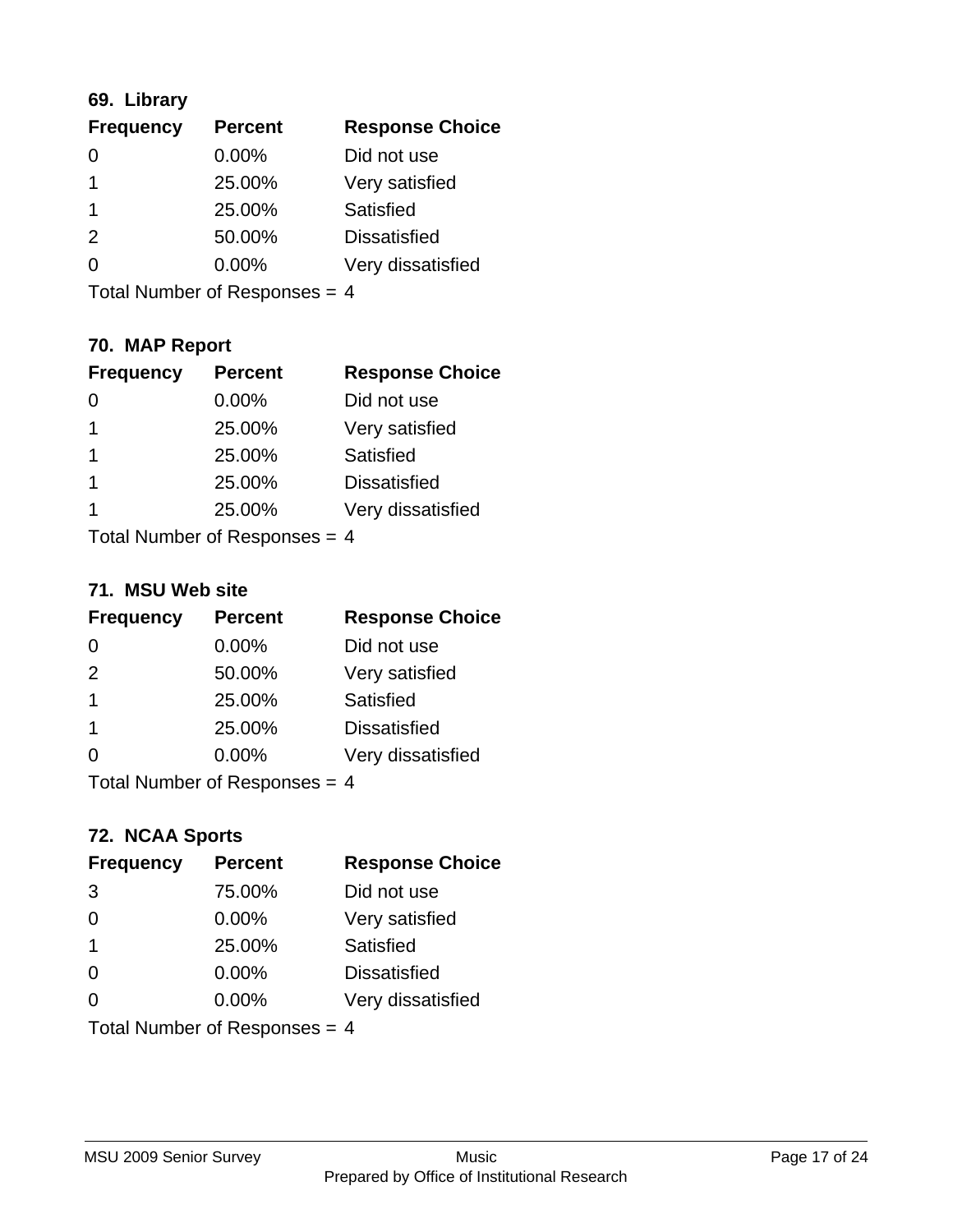#### **73. Online courses that are not e-study**

| <b>Frequency</b> | <b>Percent</b> | <b>Response Choice</b> |
|------------------|----------------|------------------------|
|                  | 100.00%        | Did not use            |
| 0                | $0.00\%$       | Very satisfied         |
| 0                | $0.00\%$       | Satisfied              |
|                  | $0.00\%$       | <b>Dissatisfied</b>    |
|                  | $0.00\%$       | Very dissatisfied      |
|                  |                |                        |

Total Number of Responses = 4

# **74. Racer Touch Registration**

| <b>Frequency</b>          | <b>Percent</b> | <b>Response Choice</b> |
|---------------------------|----------------|------------------------|
| $\Omega$                  | 0.00%          | Did not use            |
| 0                         | 0.00%          | Very satisfied         |
| 1                         | 25.00%         | <b>Satisfied</b>       |
| 1                         | 25.00%         | <b>Dissatisfied</b>    |
| $\mathcal{P}$             | 50.00%         | Very dissatisfied      |
| Total Number of Despanses |                |                        |

Total Number of Responses = 4

### **75. Residential College programming and activities**

| <b>Frequency</b> | <b>Percent</b>                | <b>Response Choice</b> |
|------------------|-------------------------------|------------------------|
| 4                | 100.00%                       | Did not use            |
| $\Omega$         | 0.00%                         | Very satisfied         |
| $\Omega$         | 0.00%                         | Satisfied              |
| $\Omega$         | 0.00%                         | <b>Dissatisfied</b>    |
| $\Omega$         | 0.00%                         | Very dissatisfied      |
|                  | $Total Number of Denonce = A$ |                        |

I otal Number of Responses = 4

# **76. Scholarships/grants/student employment**

| <b>Frequency</b>        | <b>Percent</b>                | <b>Response Choice</b> |
|-------------------------|-------------------------------|------------------------|
| $\Omega$                | 0.00%                         | Did not use            |
| $\Omega$                | $0.00\%$                      | Very satisfied         |
| 3                       | 75.00%                        | Satisfied              |
| $\overline{\mathbf{1}}$ | 25.00%                        | <b>Dissatisfied</b>    |
| $\Omega$                | 0.00%                         | Very dissatisfied      |
|                         | Total Number of Responses = 4 |                        |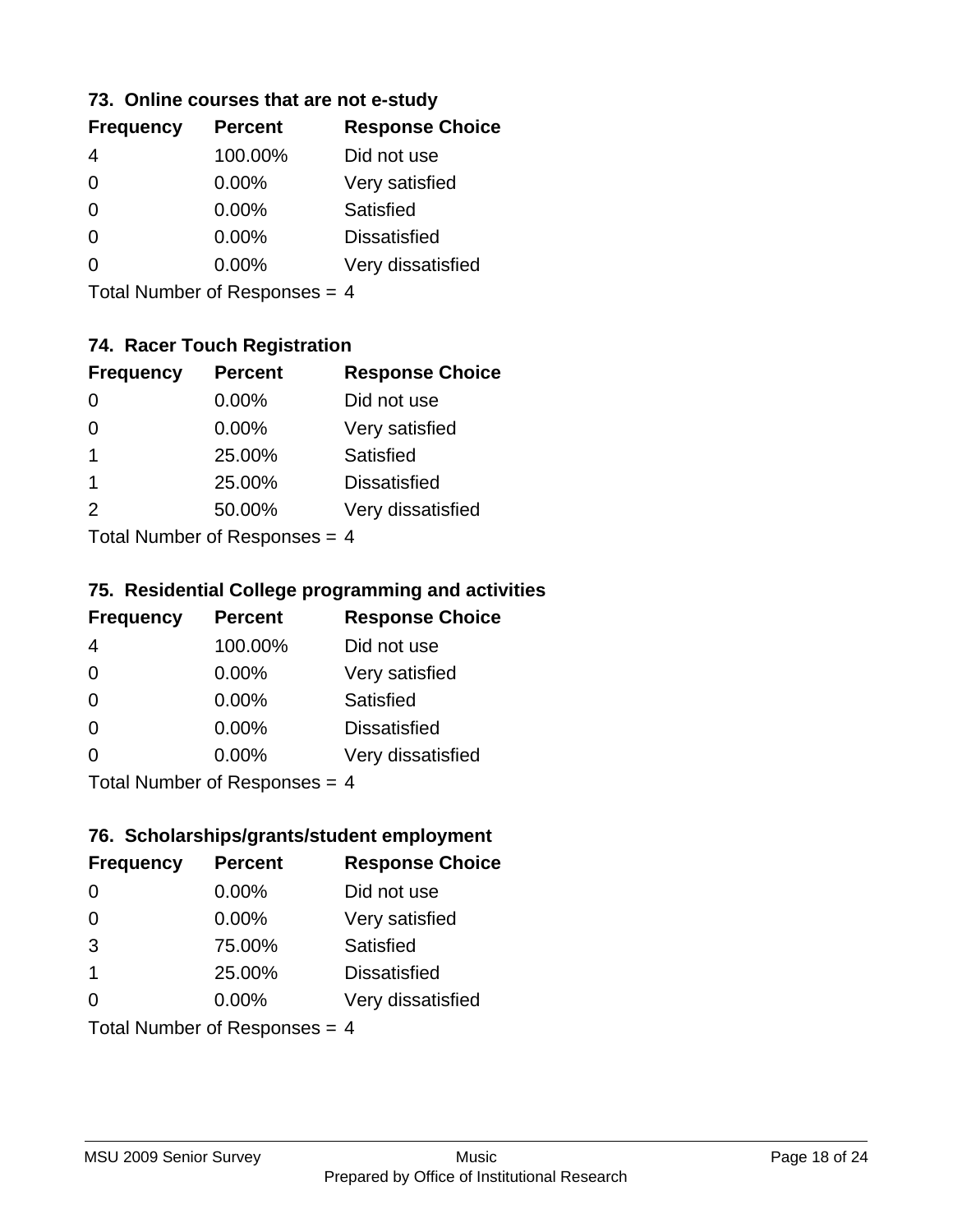#### **77. Security Services**

| <b>Frequency</b> | <b>Percent</b> | <b>Response Choice</b> |
|------------------|----------------|------------------------|
| 3                | 75.00%         | Did not use            |
| 0                | $0.00\%$       | Very satisfied         |
| 1                | 25.00%         | Satisfied              |
| 0                | 0.00%          | <b>Dissatisfied</b>    |
|                  | $0.00\%$       | Very dissatisfied      |
|                  |                |                        |

Total Number of Responses = 4

# **78. Services for non-traditional students**

| <b>Frequency</b>        | <b>Percent</b> | <b>Response Choice</b> |
|-------------------------|----------------|------------------------|
| 4                       | 100.00%        | Did not use            |
| $\Omega$                | $0.00\%$       | Very satisfied         |
| $\Omega$                | $0.00\%$       | Satisfied              |
| $\Omega$                | 0.00%          | <b>Dissatisfied</b>    |
| 0                       | 0.00%          | Very dissatisfied      |
| Total Number of Doepopo |                |                        |

Total Number of Responses = 4

### **79. Student Support Services (Trio)**

| <b>Frequency</b>            | <b>Percent</b> | <b>Response Choice</b> |
|-----------------------------|----------------|------------------------|
| 3                           | 75.00%         | Did not use            |
| $\Omega$                    | $0.00\%$       | Very satisfied         |
| $\mathbf 1$                 | 25.00%         | Satisfied              |
| $\Omega$                    | 0.00%          | <b>Dissatisfied</b>    |
| $\Omega$                    | 0.00%          | Very dissatisfied      |
| Total Number of Desponses 4 |                |                        |

Total Number of Responses = 4

# **80. Student PIN System**

| <b>Frequency</b>        | <b>Percent</b>                | <b>Response Choice</b> |
|-------------------------|-------------------------------|------------------------|
| $\Omega$                | 0.00%                         | Did not use            |
| 2                       | 50.00%                        | Very satisfied         |
| $\overline{\mathbf{1}}$ | 25.00%                        | Satisfied              |
| $\overline{\mathbf{1}}$ | 25.00%                        | <b>Dissatisfied</b>    |
| ∩                       | $0.00\%$                      | Very dissatisfied      |
|                         | Total Number of Responses = 4 |                        |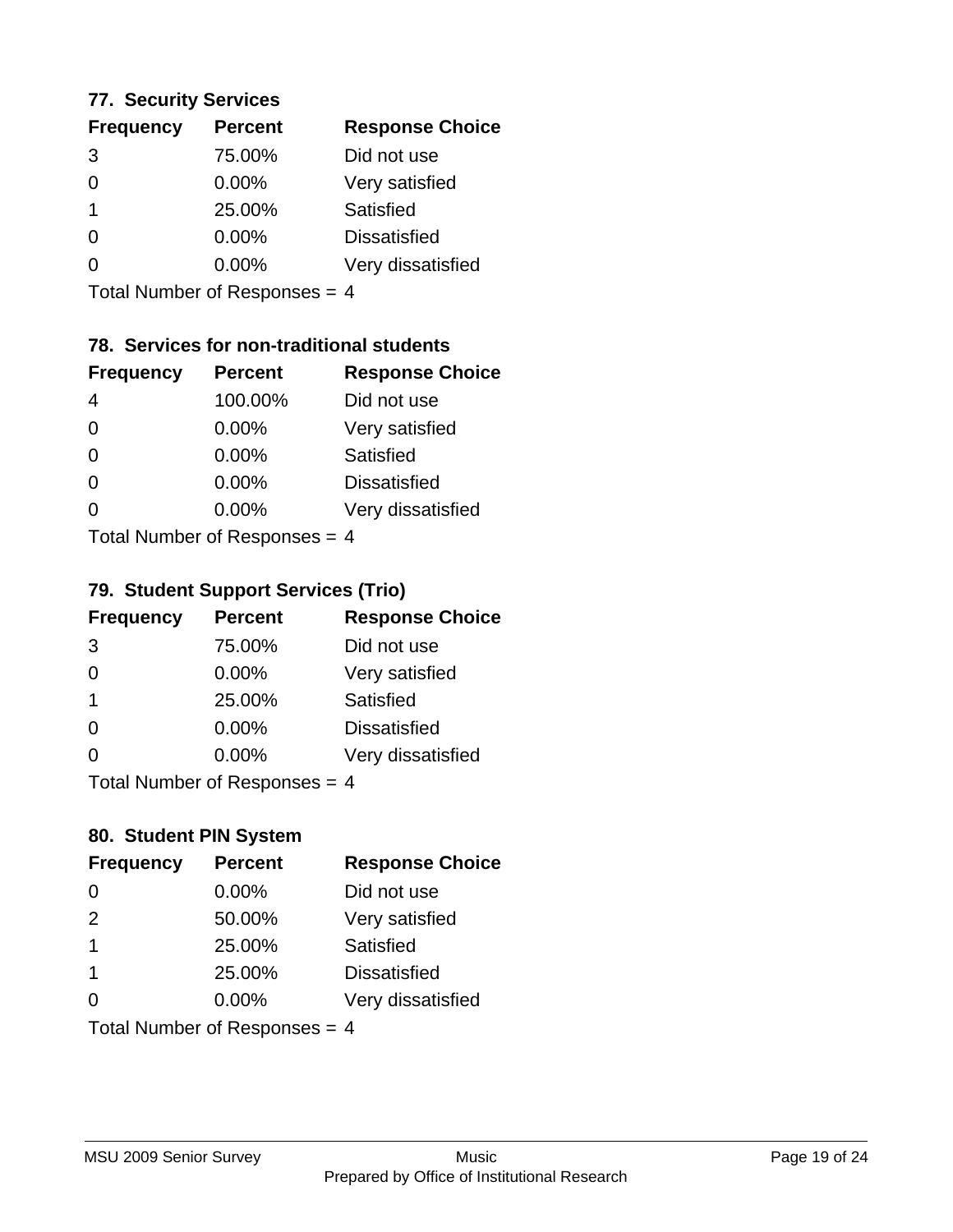### **81. Student Records/Transcript Services**

| <b>Frequency</b> | <b>Percent</b> | <b>Response Choice</b> |
|------------------|----------------|------------------------|
| 1                | 25.00%         | Did not use            |
| 0                | 0.00%          | Very satisfied         |
| $\mathcal{P}$    | 50.00%         | Satisfied              |
| 0                | 0.00%          | <b>Dissatisfied</b>    |
|                  | 25.00%         | Very dissatisfied      |

Total Number of Responses = 4

# **82. Computer and Internet access for study and research needs**

| <b>Frequency</b>           | <b>Percent</b> | <b>Response Choice</b> |
|----------------------------|----------------|------------------------|
| 1                          | 25.00%         | Did not use            |
| 1                          | 25.00%         | Very satisfied         |
| 1                          | 25.00%         | Satisfied              |
| $\mathbf 1$                | 25.00%         | <b>Dissatisfied</b>    |
| 0                          | 0.00%          | Very dissatisfied      |
| Tatal Number of Desperance |                |                        |

Total Number of Responses = 4

#### **83. Women's Center**

| <b>Frequency</b>          | <b>Percent</b> | <b>Response Choice</b> |
|---------------------------|----------------|------------------------|
| 4                         | 100.00%        | Did not use            |
| $\Omega$                  | 0.00%          | Very satisfied         |
| $\Omega$                  | $0.00\%$       | <b>Satisfied</b>       |
| $\Omega$                  | 0.00%          | <b>Dissatisfied</b>    |
| $\Omega$                  | 0.00%          | Very dissatisfied      |
| Total Number of Despanses |                |                        |

Total Number of Responses = 4

### **84. To what extent did you participate in Residential College activities?**

| <b>Frequency</b> | <b>Percent</b>              | <b>Response Choice</b> |
|------------------|-----------------------------|------------------------|
| $\mathcal{P}$    | 50.00%                      | Did not participate    |
| $\Omega$         | 0.00%                       | Frequently             |
| $\Omega$         | 0.00%                       | Occasionally           |
| $\mathcal{P}$    | 50.00%                      | Seldom                 |
|                  | Total Number of Deepensee 4 |                        |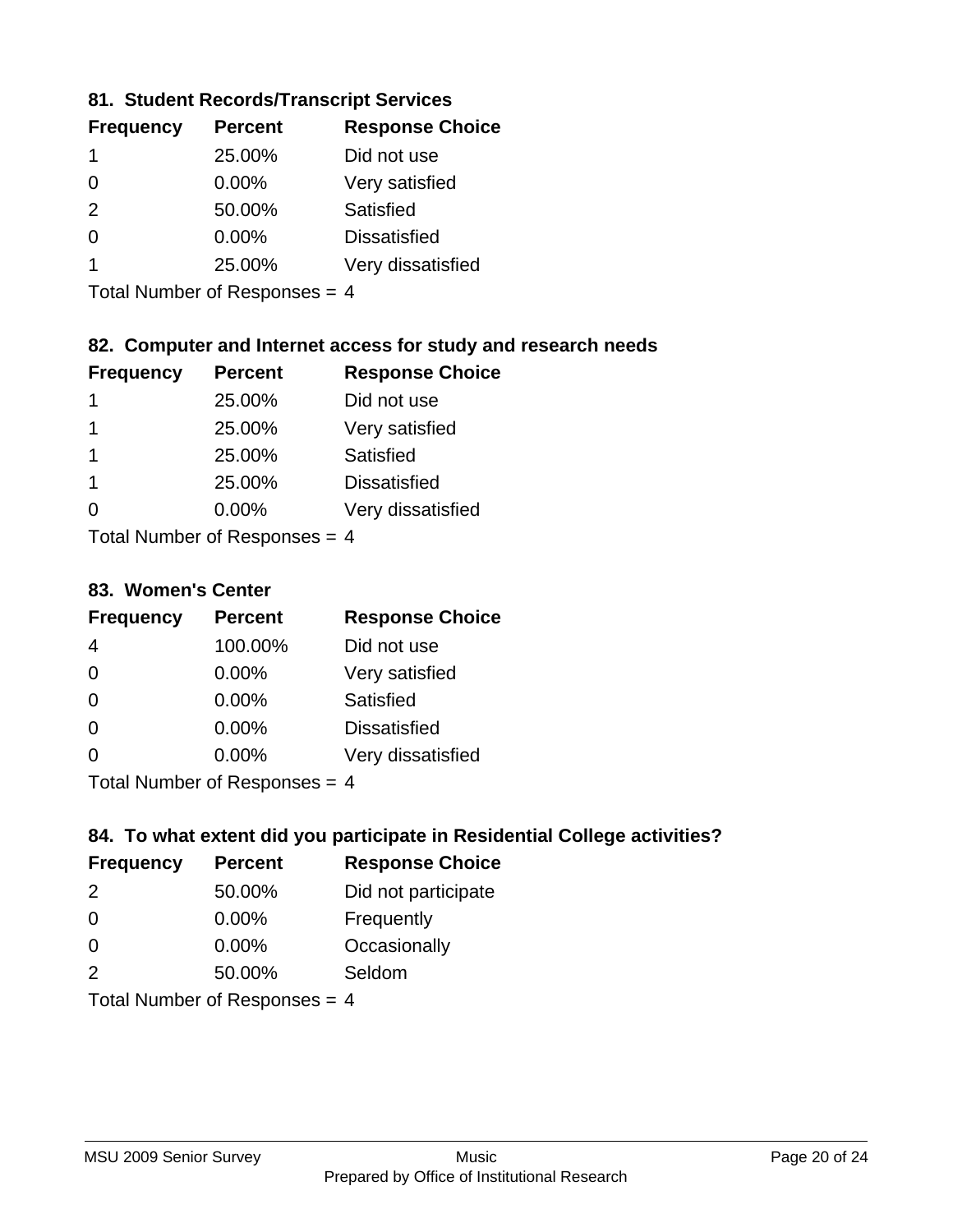| <b>Frequency</b> | <b>Percent</b> | <b>Response Choice</b>                 |
|------------------|----------------|----------------------------------------|
| 0                | $0.00\%$       | Not familiar with Residential Colleges |
| $\overline{0}$   | 0.00%          | Very positive                          |
| 3                | 75.00%         | <b>Positive</b>                        |
| $\overline{0}$   | 0.00%          | <b>Negative</b>                        |
|                  | 25.00%         | Very negative                          |

#### **85. Which phrase best describes your opinion of Residential Colleges?**

Total Number of Responses = 4

#### **Questions 86-95**

**University Graduate." Please indicate how effective your MSU experience was in The University has formulated ten desired "Characteristics of the Murray State enhancing your abilities in each area.**

**86. Engage in mature, independent and creative thought and express that thought effectively in oral and written communication;**

| <b>Percent</b> | <b>Response Choice</b> |
|----------------|------------------------|
| 50.00%         | Very effective         |
| 50.00%         | Effective              |
| $0.00\%$       | Ineffective            |
| $0.00\%$       | Very ineffective       |
|                |                        |

Total Number of Responses = 4

#### **87. Understand and apply the critical and scientific methodologies that**

**academic disciplines employ to discover knowledge and ascertain its validity;**

| <b>Frequency</b> | <b>Percent</b>            | <b>Response Choice</b> |
|------------------|---------------------------|------------------------|
| $\Omega$         | 0.00%                     | Very effective         |
| 4                | 100.00%                   | Effective              |
| $\Omega$         | 0.00%                     | Ineffective            |
| $\Omega$         | 0.00%                     | Very ineffective       |
|                  | Total Number of Deepersee |                        |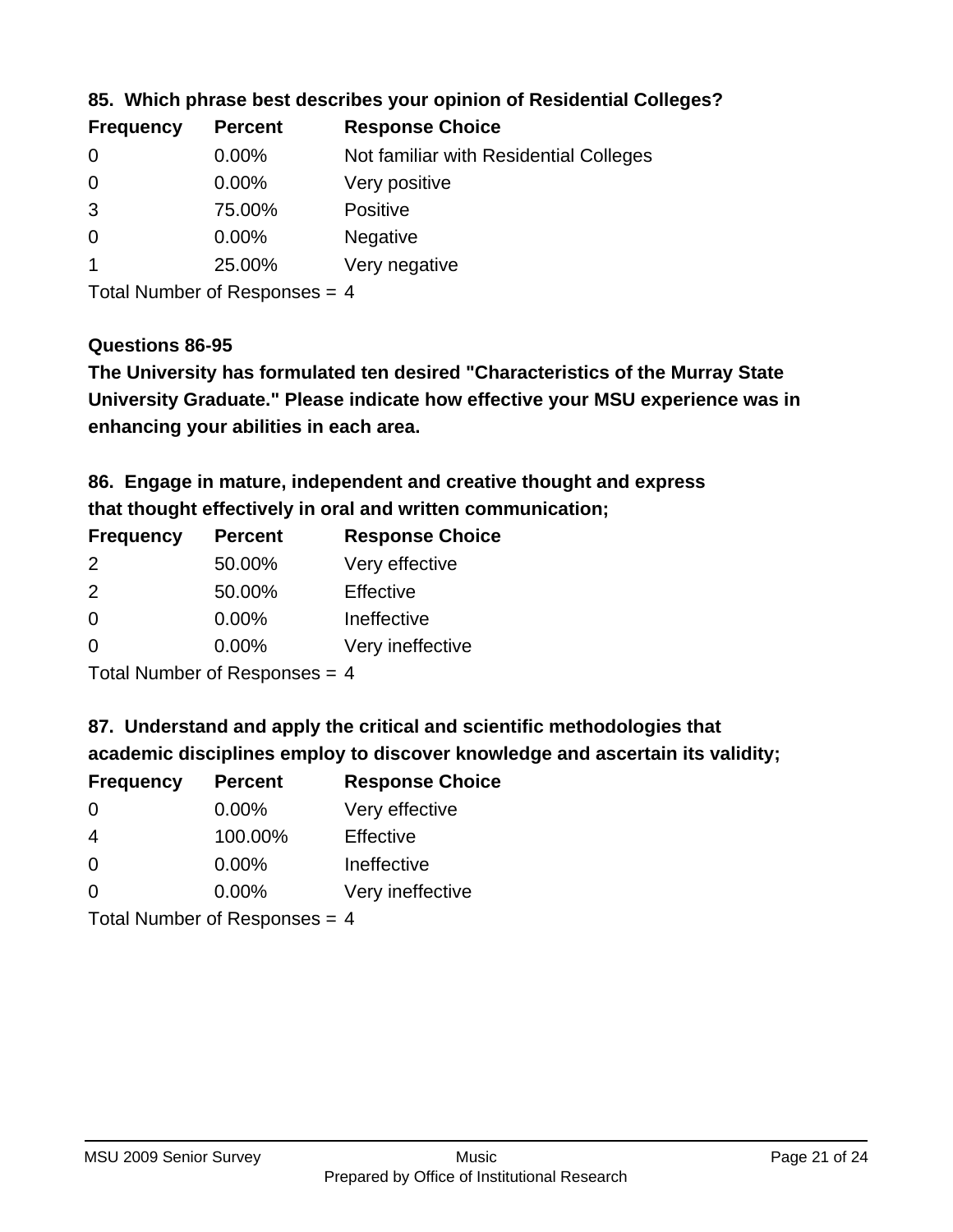### **88. Apply sound standards of information gathering, analysis and evaluation to reach logical decisions;**

| <b>Frequency</b> | <b>Percent</b> | <b>Response Choice</b> |
|------------------|----------------|------------------------|
| 0                | 0.00%          | Very effective         |
| $\overline{4}$   | 100.00%        | Effective              |
| 0                | 0.00%          | Ineffective            |
| $\Omega$         | 0.00%          | Very ineffective       |
|                  |                |                        |

Total Number of Responses = 4

# **89. Understand the roles and applications of science and technology in the solution of the problems of a changing world;**

| <b>Frequency</b> | <b>Percent</b> | <b>Response Choice</b> |
|------------------|----------------|------------------------|
| $\Omega$         | $0.00\%$       | Very effective         |
| $\overline{4}$   | 100.00%        | Effective              |
| $\Omega$         | 0.00%          | Ineffective            |
| $\Omega$         | 0.00%          | Very ineffective       |
|                  |                |                        |

Total Number of Responses = 4

# **90. Demonstrate a critical understanding of the world's historical, literary, philosophical, and artistic traditions;**

| <b>Frequency</b> | <b>Percent</b> | <b>Response Choice</b> |
|------------------|----------------|------------------------|
| -1               | 25.00%         | Very effective         |
| 3                | 75.00%         | Effective              |
| $\Omega$         | 0.00%          | Ineffective            |
| ∩                | 0.00%          | Very ineffective       |
|                  |                |                        |

Total Number of Responses = 4

# **91. Understand the dynamics of cultural diversity, of competing economic and political systems, and of complex moral and ethical issues;**

| <b>Frequency</b> | <b>Percent</b>                  | <b>Response Choice</b> |
|------------------|---------------------------------|------------------------|
| $\Omega$         | $0.00\%$                        | Very effective         |
| $\overline{4}$   | 100.00%                         | Effective              |
| $\Omega$         | $0.00\%$                        | Ineffective            |
| $\Omega$         | 0.00%                           | Very ineffective       |
|                  | Total Number of Responses = $4$ |                        |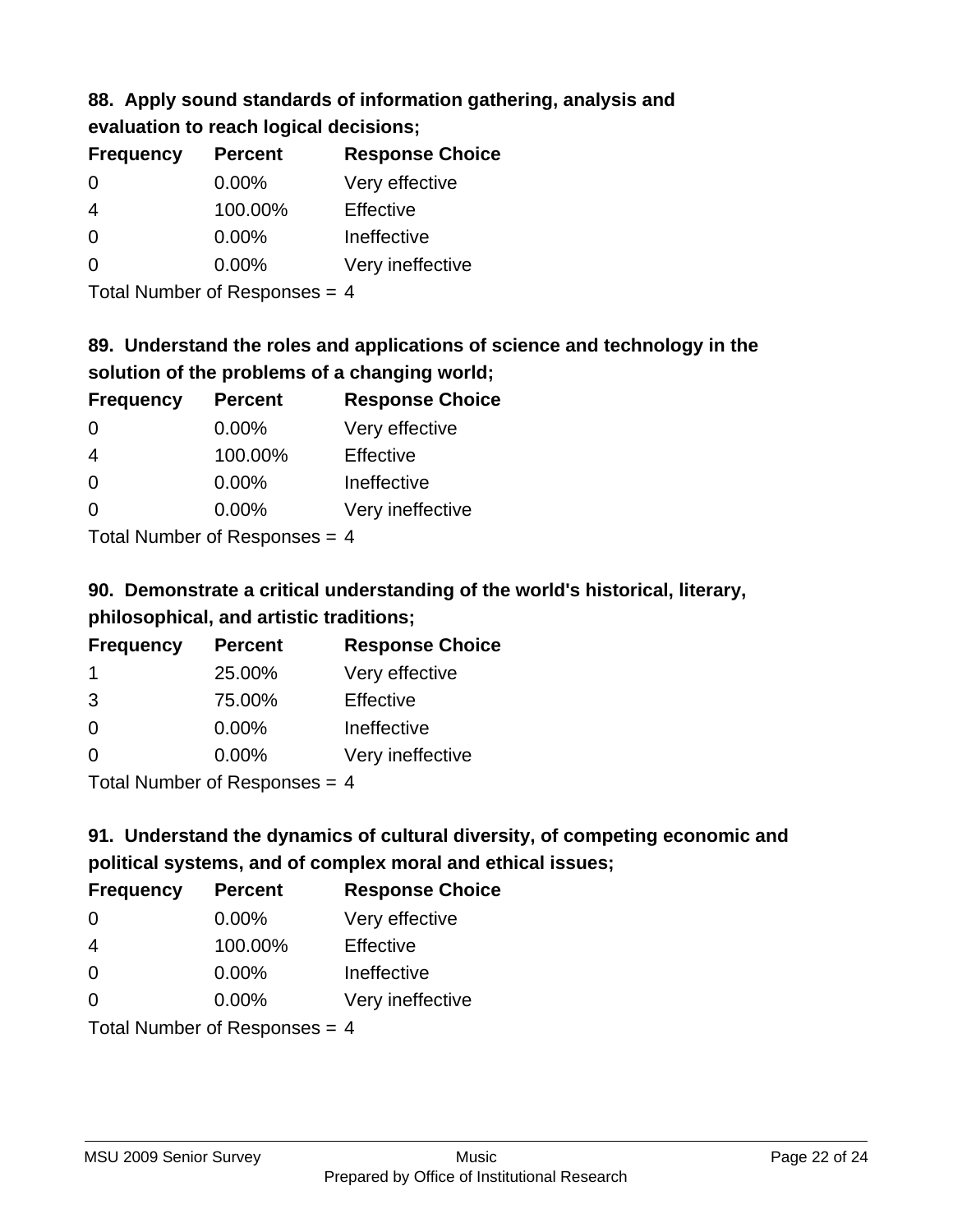# **92. Understand the nature of and engage in ethical behavior and**

# **responsible citizenship;**

| <b>Percent</b> | <b>Response Choice</b> |
|----------------|------------------------|
| 25.00%         | Very effective         |
| 75.00%         | Effective              |
| 0.00%          | Ineffective            |
| $0.00\%$       | Very ineffective       |
|                |                        |

Total Number of Responses = 4

# **93. Understand the importance of the behaviors necessary to maintain a healthy lifestyle;**

| <b>Frequency</b> | <b>Percent</b> | <b>Response Choice</b> |
|------------------|----------------|------------------------|
| $\Omega$         | $0.00\%$       | Very effective         |
| $\overline{4}$   | 100.00%        | Effective              |
| $\Omega$         | 0.00%          | Ineffective            |
| $\Omega$         | 0.00%          | Very ineffective       |
|                  |                |                        |

Total Number of Responses = 4

# **94. Demonstrate mastery of a chosen field of study; and**

| <b>Frequency</b> | <b>Percent</b> | <b>Response Choice</b> |
|------------------|----------------|------------------------|
| $\mathcal{P}$    | 50.00%         | Very effective         |
| $\mathcal{P}$    | 50.00%         | Effective              |
| $\Omega$         | $0.00\%$       | Ineffective            |
| $\Omega$         | $0.00\%$       | Very ineffective       |
|                  |                |                        |

Total Number of Responses = 4

# **95. Value intellectual pursuit and continuous learning in a changing world.**

| <b>Frequency</b> | <b>Percent</b>             | <b>Response Choice</b> |
|------------------|----------------------------|------------------------|
| $\Omega$         | 0.00%                      | Very effective         |
| 4                | 100.00%                    | Effective              |
| $\Omega$         | 0.00%                      | Ineffective            |
| $\Omega$         | 0.00%                      | Very ineffective       |
|                  | Total Number of Desperance |                        |